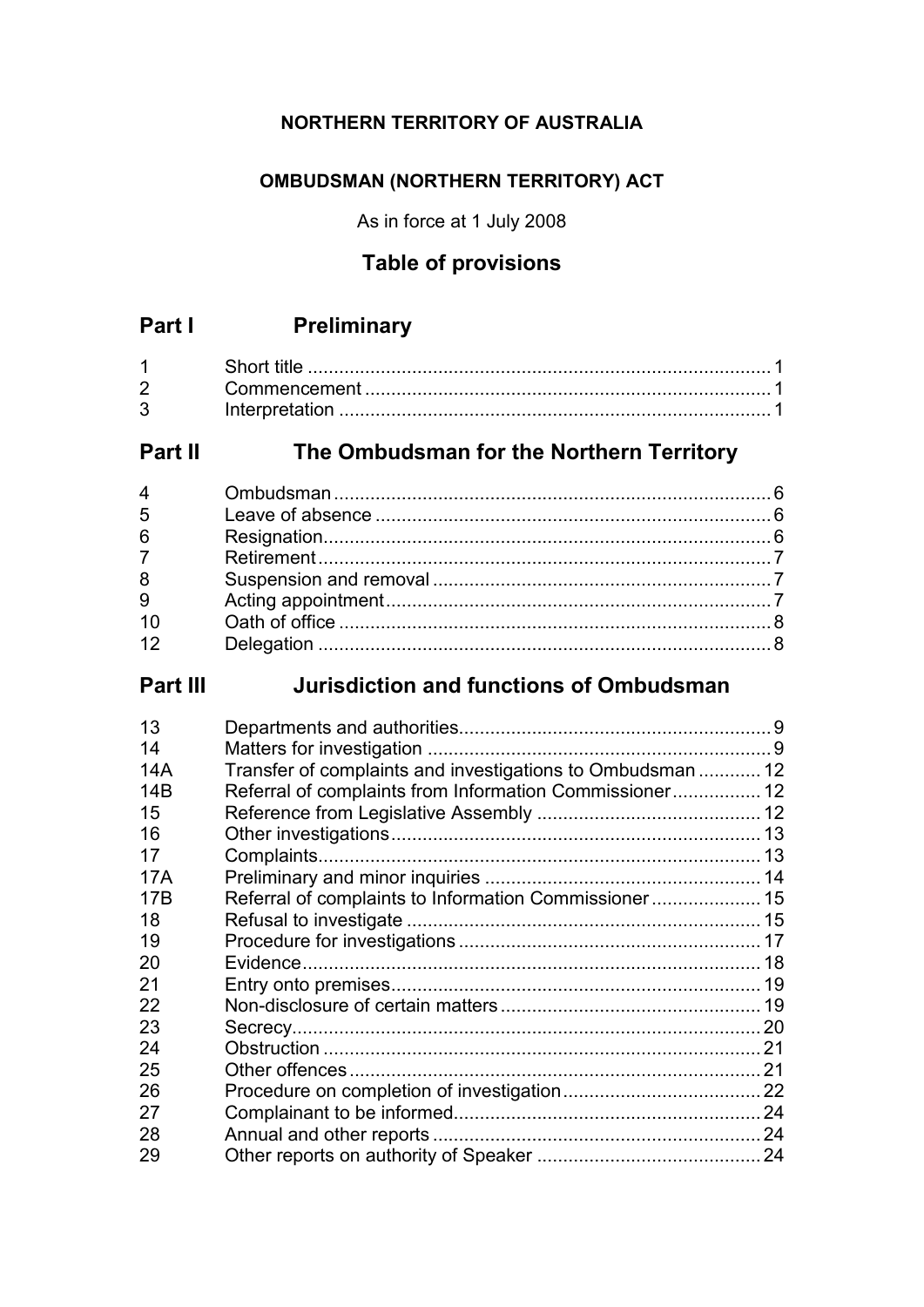# **Part IV Miscellaneous**

| 30 |  |
|----|--|
| 31 |  |
| 32 |  |

### **ENDNOTES**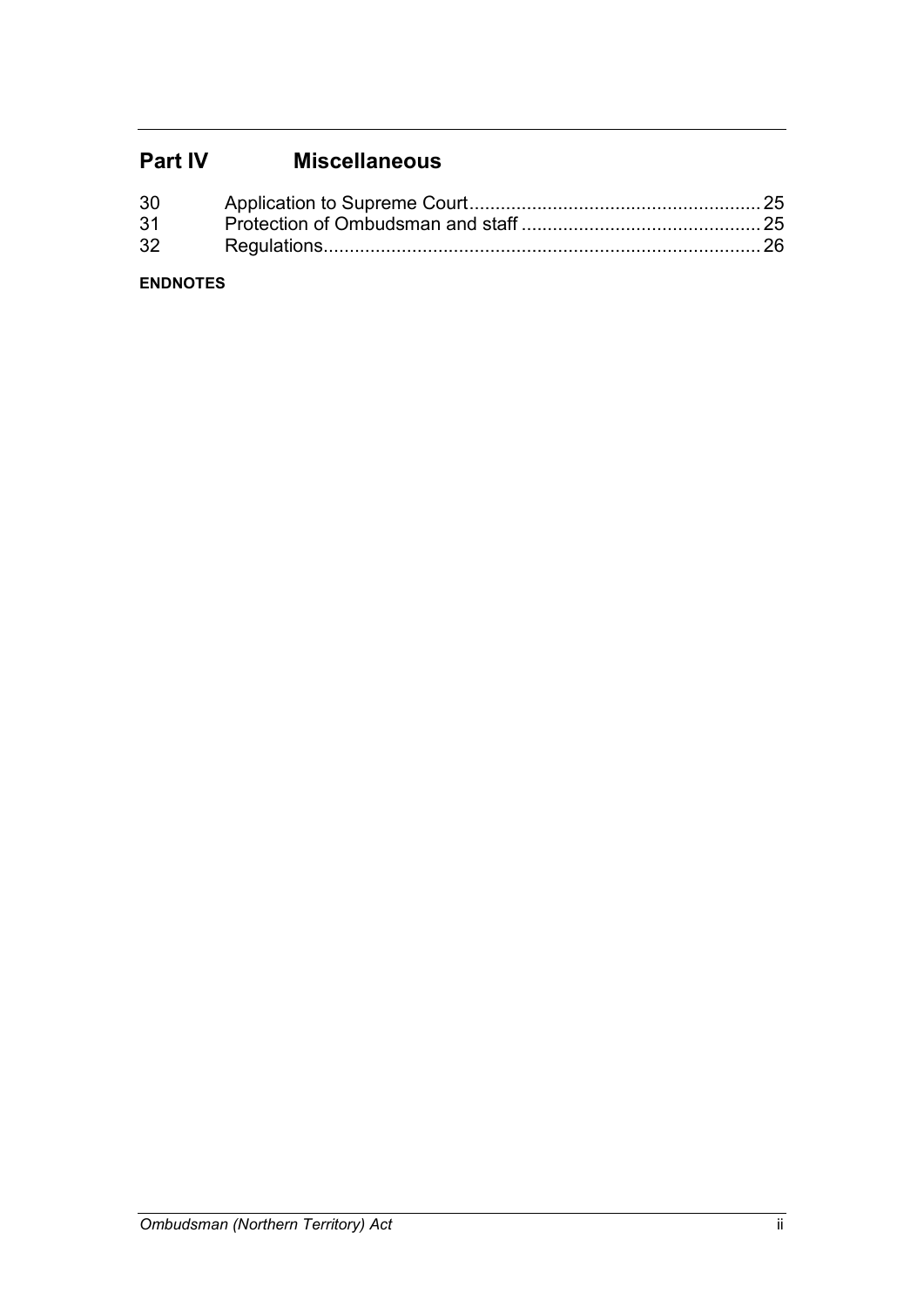# **NORTHERN TERRITORY OF AUSTRALIA**

As in force at 1 July 2008 \_\_\_\_\_\_\_\_\_\_\_\_\_\_\_\_\_\_\_\_

\_\_\_\_\_\_\_\_\_\_\_\_\_\_\_\_\_\_\_\_

### **OMBUDSMAN (NORTHERN TERRITORY) ACT**

**An Act to provide for the appointment of an Ombudsman for the Northern Territory of Australia, and to define his functions and powers**

### **Part I Preliminary**

#### **1 Short title**

This Act may be cited as the *Ombudsman (Northern Territory) Act*.

#### **2 Commencement**

This Act shall come into operation on a date to be fixed by the Administrator by notice in the *Gazette*.

#### **3 Interpretation**

(1) In this Act, unless the contrary intention appears:

*administrative action* means an action relating to a matter of administration, and includes:

- (a) a decision or an act;
- (b) the failure or refusal to take a decision or to perform an act;
- (c) the formulation of a proposal or intention; and
- (d) the making of a recommendation (including a recommendation made to the Administrator or to a Minister),

but does not include:

- (e) any such action of or by a person while discharging or purporting to discharge a responsibility of a judicial nature;
- (ea) any such action of:
	- (i) a coroner, within the meaning of the *Coroners Act*, while discharging or purporting to discharge a responsibility relating to an inquest or inquiry under that Act; or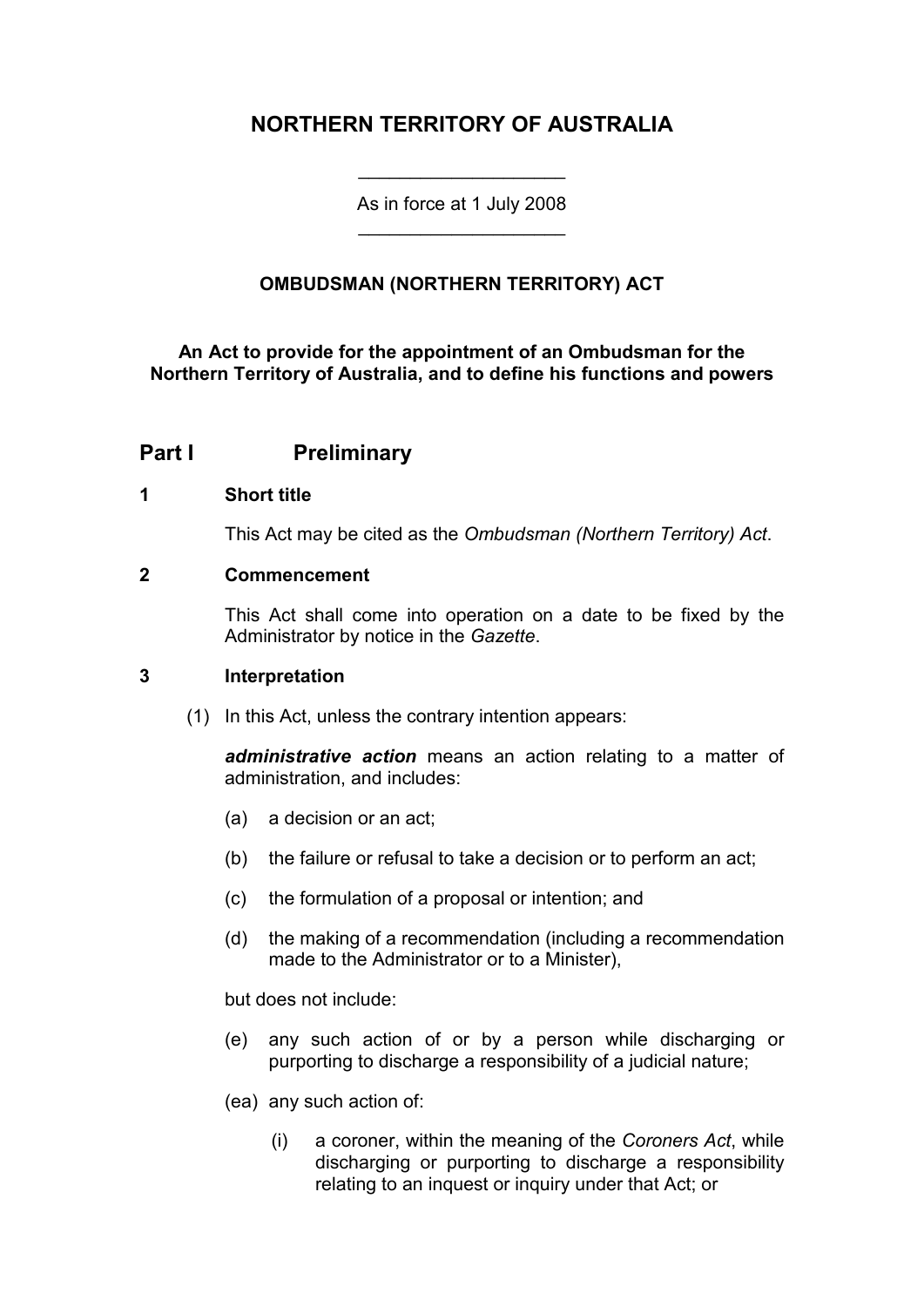- (ii) a magistrate or Justice while discharging or purporting to discharge a responsibility relating to a preliminary examination under Part V of the *Justices Act*;
- (eb) any such action (not amounting to inordinate delay) of or by the Director of Public Prosecutions under the *Director of Public Prosecutions Act* relating to:
	- (i) the instituting and conducting of, or participation in or assistance with matters relating to, judicial proceedings, including such proceedings outside of the Territory;
	- (ii) the granting of immunity from prosecution;
	- (iii) an extradition;
	- (iv) the recovery of penalties or the enforcement of forfeitures;
	- (v) the issuing and contents of guidelines relating to prosecutions for offences;
	- (vi) the limiting of the powers of other officials; and
	- (vii) the investigation of offences;
- (ec) any such action (not amounting to inordinate delay) relating to an application to or decision of a consent authority under the *Planning Act* from which decision an appeal to the Appeals Tribunal under that Act would lie, the procedure in relation to the hearing of such an appeal, and the resulting decision of the Tribunal;
- (ed) any such action (not amounting to inordinate delay) relating to a decision of the Northern Territory Licensing Commission established by section 4 of the *Northern Territory Licensing Commission Act* as a result of which an application or request for a hearing under Part V of the *Liquor Act* may be made, the procedure in relation to any such hearing, and the resulting decision of the Commission;
- (ee) any such action (not amounting to inordinate delay) of or by the Anti-Discrimination Commissioner appointed under the *Anti-Discrimination Act* in relation to a complaint of prohibited conduct under that Act;
- (f) any such action of or by a person acting as counsel or legal adviser to the Crown or to a Minister in his capacity as such;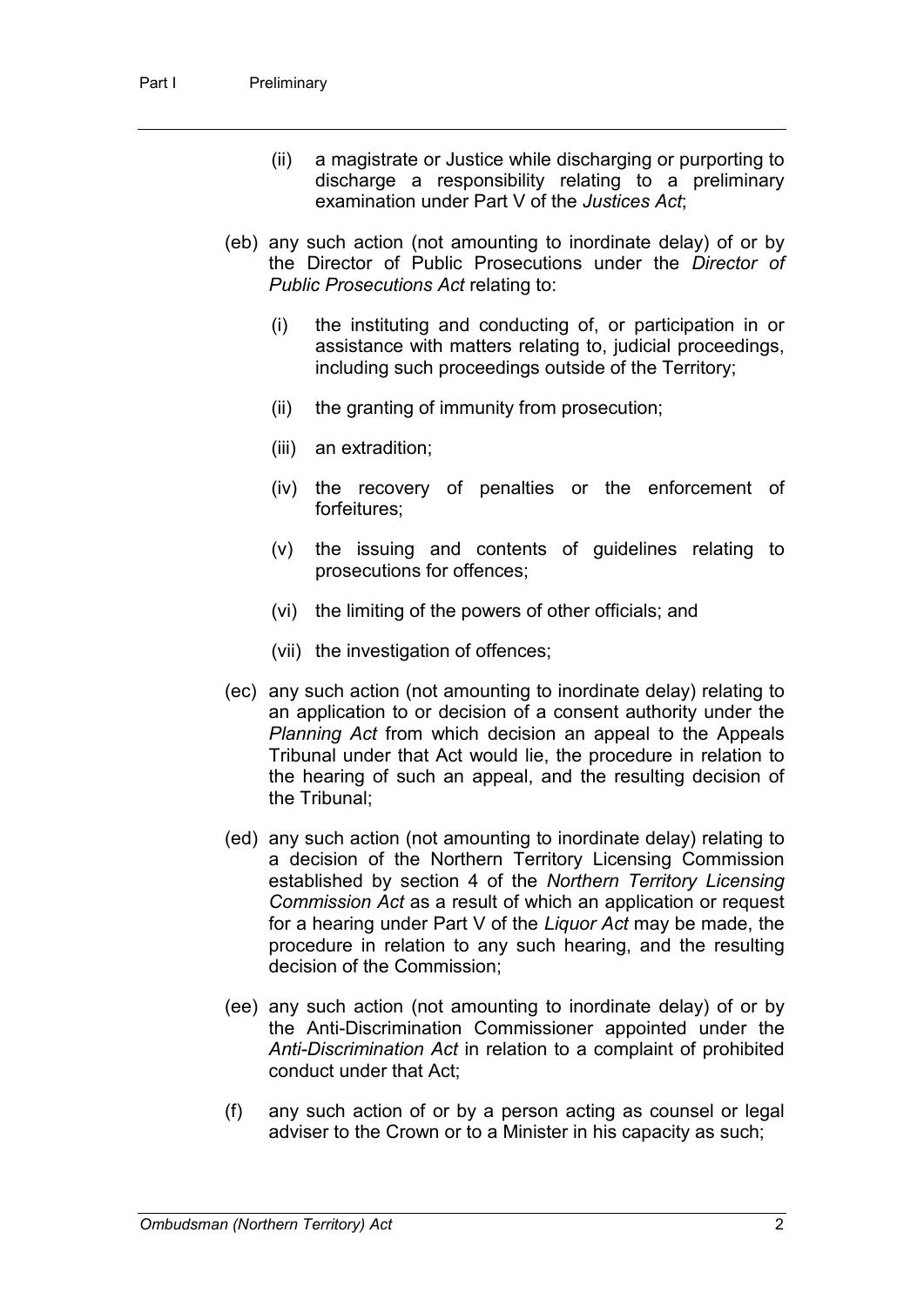- (g) any such action taken by a person or body with respect to a person employed in the service of a department or authority, being an action taken in relation to that employment, including action taken with respect to the promotion, termination of employment or discipline of a person so employed or the payment of remuneration to such a person; or
- (h) any such action taken by the Parole Board of the Northern Territory.

*authority* means a person or body:

- (a) that is an Agency as defined in the *Public Sector Employment and Management Act*;
- (b) whether incorporated or unincorporated, that is constituted or established for a public purpose by or under a law of the Territory, not being a body which is a prescribed authority within the meaning of the *Ombudsman Act 1976* of the Commonwealth;
- (c) that is a local government council; or
- (d) in respect of whom or which a declaration has been made by the Administrator under subsection (2).

*complainant* means the person or body who or which makes a complaint under this Act and includes the person or body aggrieved where the complaint is not made by the person or body aggrieved.

*department* means an Agency as defined in the *Public Sector Employment and Management Act*, and includes the Police Force of the Northern Territory, but does not include:

- (a) the Legislative Assembly; or
- (b) the Executive Council.

*Executive Council* means the Executive Council of the Northern Territory of Australia.

*Information Commissioner* means the Information Commissioner under the *Information Act*.

**local government council** means a council constituted under the *Local Government Act*.

*officer*, in relation to a department or an authority that is an agency as defined in the *Public Sector Employment and Management Act*, includes an employee as defined in that Act.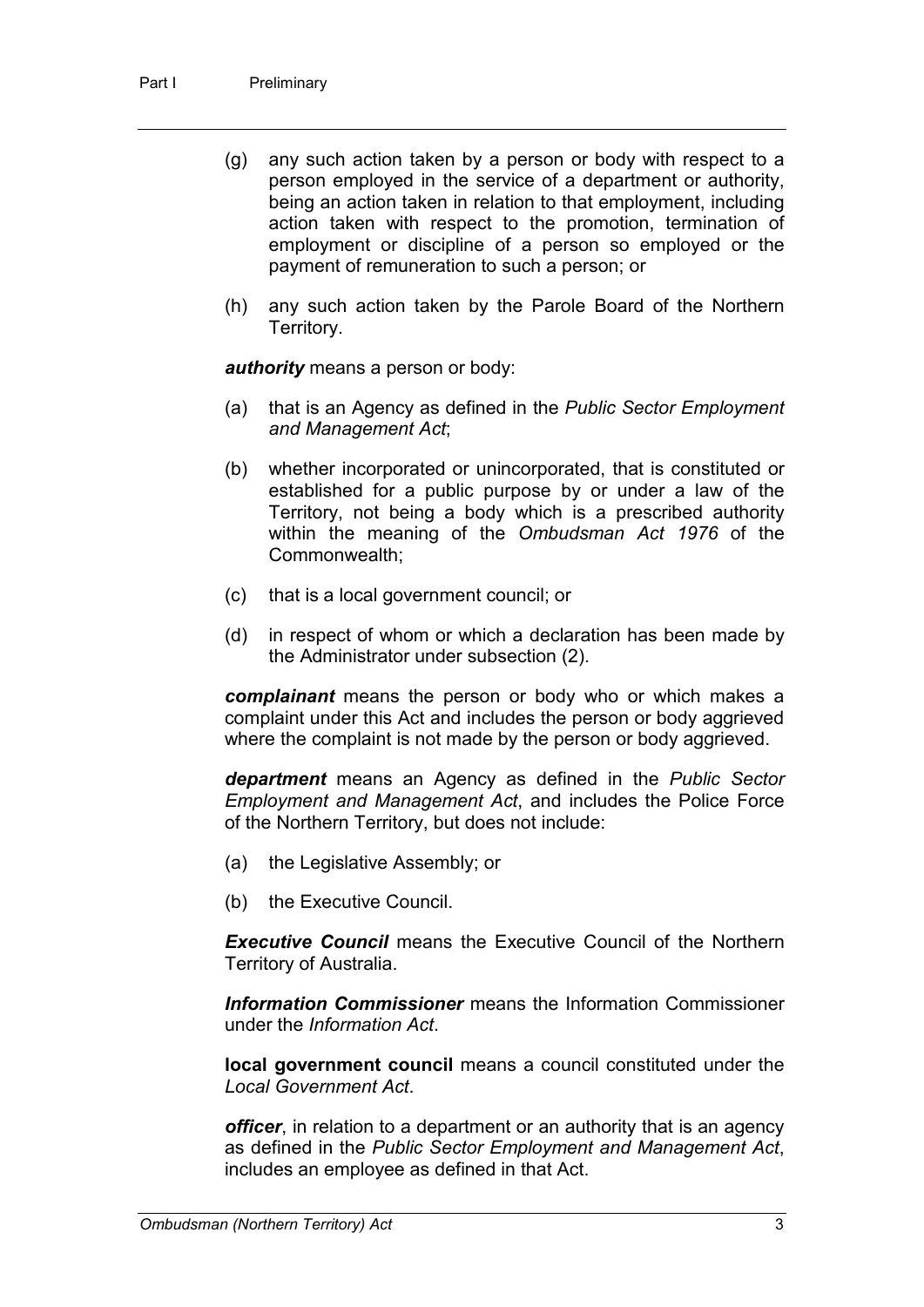*Ombudsman* means the person holding the office of the Ombudsman for the Northern Territory, and includes an acting Ombudsman.

*presiding member*, in relation to a local government council, means the mayor, president, chairman or person, by whatever name called, presiding over the council, and includes the deputy to the presiding member.

#### *principal officer*:

- (a) in relation to a department means the Chief Executive Officer, within the meaning of the *Public Sector Employment and Management Act*, of the department;
- (b) in relation to an authority, not being a local government council or an Agency, means the Chairman or presiding member for the time being of the authority; and
- (c) in relation to a local government council, means the person for the time being holding or acting in or performing the duties of clerk of the council.

#### *responsible Minister* means:

- (a) where the term is used in relation to a department, the Minister who, in the opinion of the Ombudsman, has the direction of the activities of that department; or
- (b) where the term is used in relation to an authority, the Minister who, in the opinion of the Ombudsman, administers the provisions of the Act by or under which that authority is constituted or established or, if that authority is not constituted or established by or under an Act, the Minister who, in the opinion of the Ombudsman, is the appropriate minister in relation to that authority,

and includes a Minister for the time being acting for and on behalf of the responsible Minister.

*tribunal* includes the person constituting a tribunal consisting of one person.

(2) The Administrator may, by notice in the *Gazette*, declare a person or body, whether incorporated or unincorporated, to be an authority for the purposes of this Act either generally or in respect of specified administrative actions or actions of a specified class of administrative action, or in respect of administrative actions other than specified administrative actions or actions of a specified class of administrative action.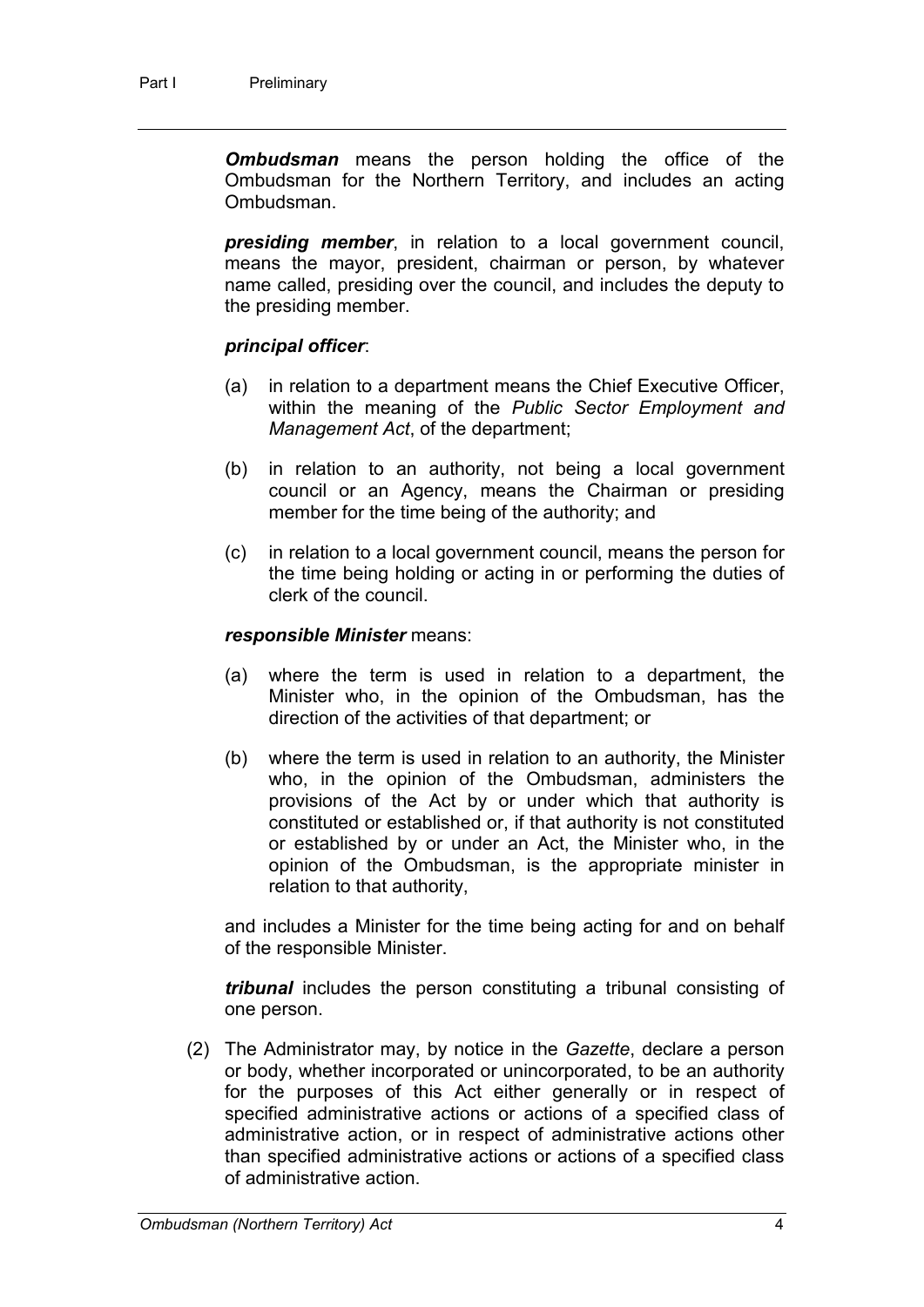- (3) For the purposes of this Act:
	- (a) references to a department or an authority shall be construed as including references to the principal officer and other officers, members, and employees thereof;
	- (b) references to an officer of an authority shall be construed as including references to an officer appointed by or to that authority under any law in force in the Territory;
	- (c) references to a member of an authority shall be construed as including references to the person for the time being holding or acting in or performing the duties of any office or designation created or established by or under a law in force in the Territory, or in a department, who by virtue of his holding that office is a member of that authority; and
	- (d) references to an administrative action taken by, in or on behalf of a department or authority shall be construed as including references to action taken by any officer, member or employee thereof or any other person in or acting on behalf of the department or authority in the exercise or performance of any power or function conferred on him, whether pursuant to any law in force in the Territory or otherwise.
- (4) For the purpose of this Act, an action taken by an officer of a department or authority shall be deemed to be taken by the department or authority if the officer takes or purports to take the action:
	- (a) by virtue of his being an officer of the department or authority, whether or not:
		- (i) the action is taken for or in connection with or is incidental to the performance of the functions of the department or authority; or
		- (ii) the taking of the action is within the duties of the officer; or
	- (b) in the exercise of a power or the performance of a function conferred on him by or under a law in force in the Territory.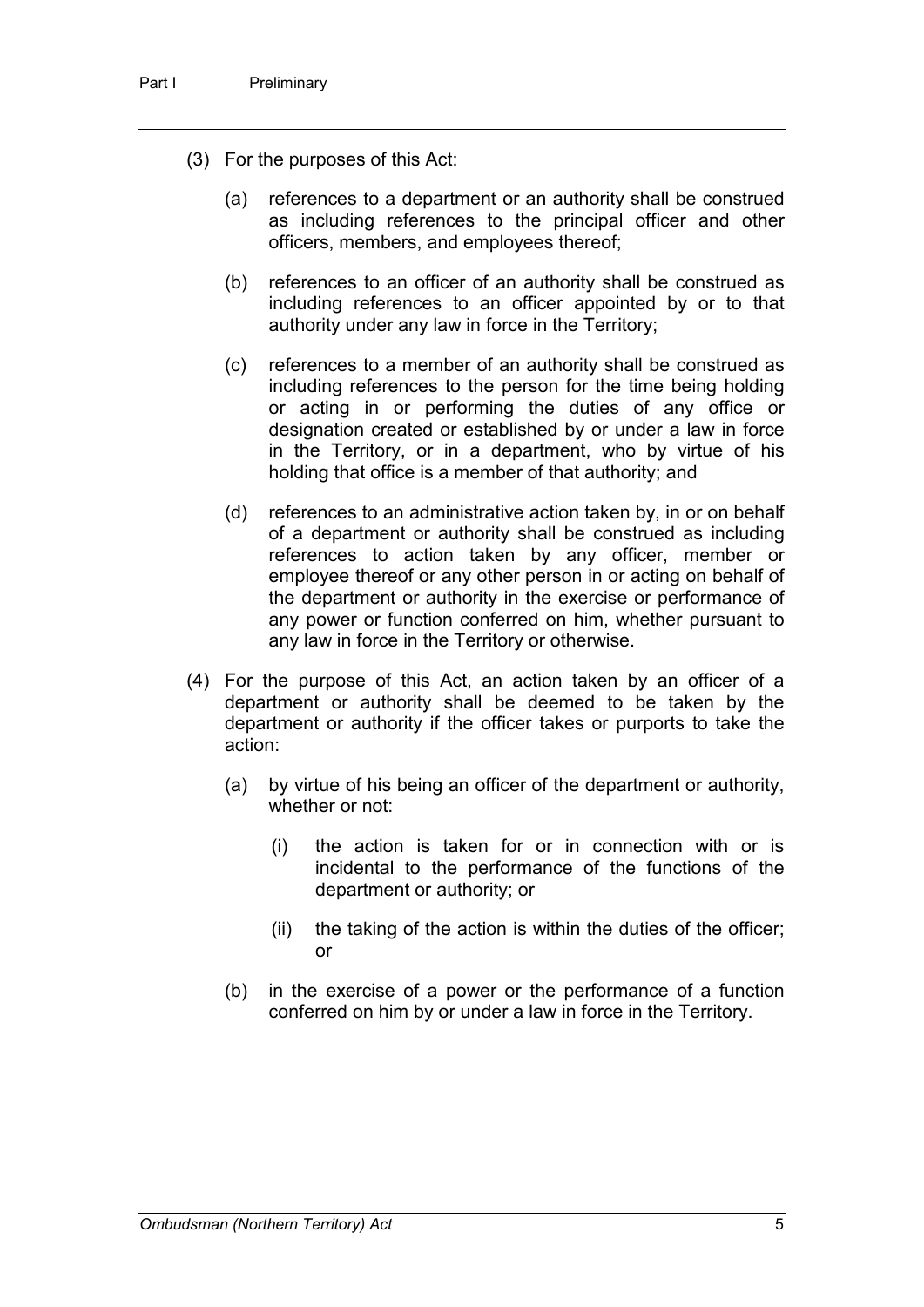### **Part II The Ombudsman for the Northern Territory**

#### **4 Ombudsman**

- (1) For the purposes of this Act, there shall be an office which shall be known as the office of the Ombudsman for the Northern Territory.
- (2) A reference in any law in force in the Territory, other than a law of the Commonwealth, to the Ombudsman shall be read as a reference to the Ombudsman within the meaning of this Act.
- (3) The Administrator may, after receiving the recommendation of the Legislative Assembly, appoint a person to hold the office of the Ombudsman.
- (4) The Ombudsman shall hold office on such terms and conditions, not inconsistent with this Act, and shall be paid such remuneration, expenses and allowances, as the Administrator determines.
- (5) Subject to this Act, the Ombudsman holds office for such period not exceeding 5 years as the Administrator specifies in the instrument of appointment, but is eligible for reappointment.
- (6) A person who is appointed or re-appointed the Ombudsman within 5 years before the day on which he will attain the age of 65 years and who is in office immediately before that day ceases to hold office on that day and a person who has attained that age shall not be appointed or re-appointed the Ombudsman.
- (7) The Minister shall cause to be laid before the Legislative Assembly any instrument of appointment or determination made by the Administrator pursuant to this section within 3 sitting days of the Assembly after the making of that instrument.
- (8) The Ombudsman shall not, without the consent in writing of the Minister, engage in any remunerative employment outside the duties of his office under this Act.

#### **5 Leave of absence**

The Minister may grant leave of absence to the Ombudsman upon such terms and conditions as the Minister determines.

#### **6 Resignation**

The Ombudsman may resign his office by writing signed by him and delivered to the Minister and, upon receipt of his resignation by the Minister, he vacates his office.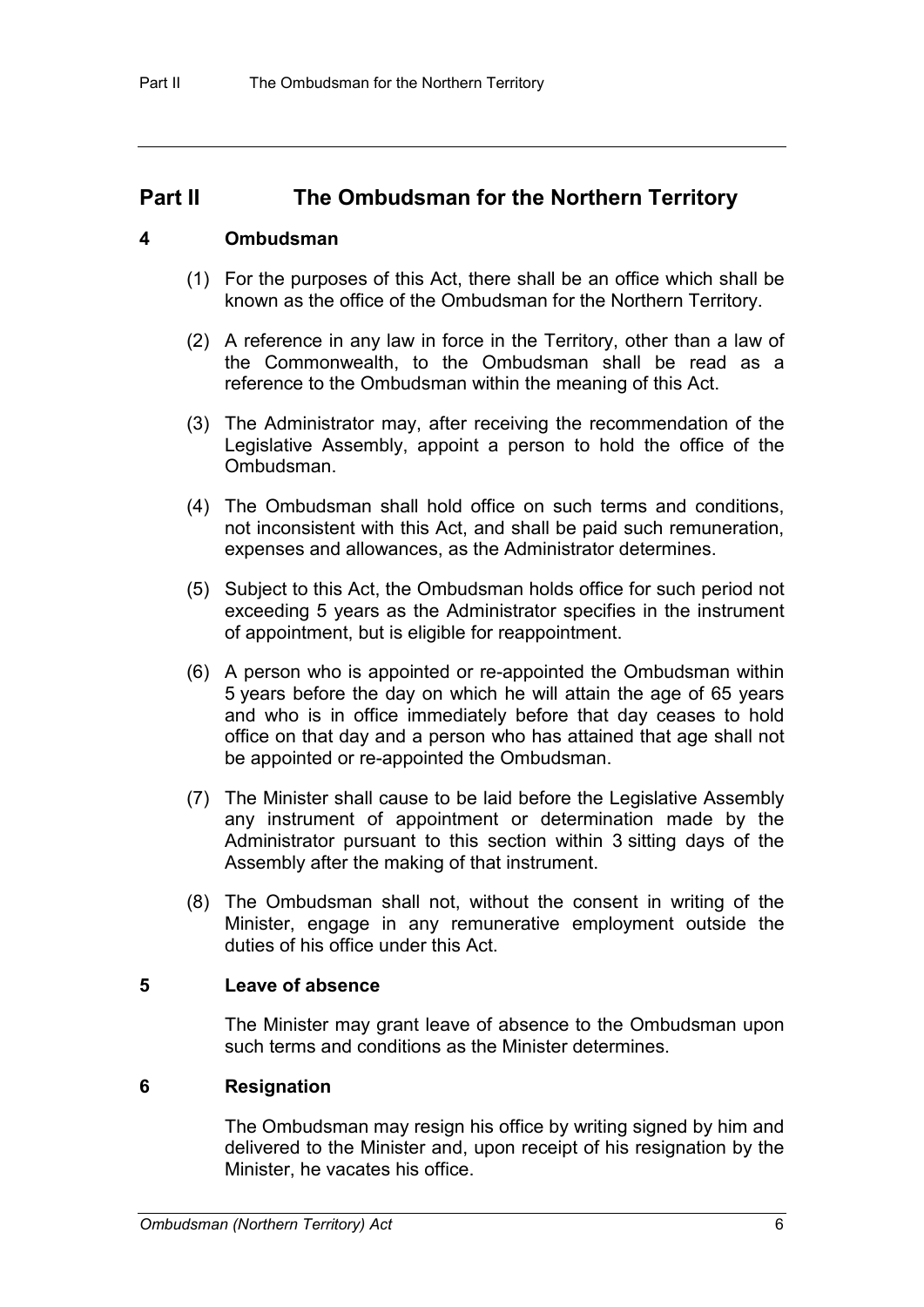#### **7 Retirement**

The Minister may, with the consent of the Ombudsman, retire the Ombudsman on the ground of incapacity.

#### **8 Suspension and removal**

- (1) The Administrator may suspend the Ombudsman from office for misbehaviour or incapacity.
- (2) The Minister shall cause a statement of the ground of the suspension to be laid before the Legislative Assembly within 3 sitting days of the Assembly after the suspension.
- (3) Where a statement has been laid before the Legislative Assembly in pursuance of subsection (2), the Assembly may, within 7 sitting days of the Assembly after the day on which the statement has been laid before it, by resolution, declare that the Ombudsman ought to be restored to office and, if the Assembly so resolves, the Administrator shall terminate the suspension.
- (4) If, at the expiration of 7 sitting days of the Legislative Assembly after the day on which a statement has been laid before the Assembly in pursuance of subsection (2), the Assembly has not passed a resolution in accordance with subsection (3), the Administrator may remove the Ombudsman from office.
- (5) The suspension of the Ombudsman from office under this section does not affect his entitlement to be paid any remuneration, expenses and allowances.
- (6) If the Ombudsman becomes bankrupt, applies to take the benefit of any law for the relief of bankrupt or insolvent debtors, compounds with his creditors or makes an assignment of his remuneration for their benefit, the Administrator shall remove him from office.
- (7) The Ombudsman shall not be removed from office except as provided by this section.

#### **9 Acting appointment**

- (1) Subject to subsection (1AA), the Administrator may appoint a person to act in the office of the Ombudsman during:
	- (a) a period, or during all periods, when the person holding the office is absent from duty or from the Territory or is, for any other reason unable to perform the duties of his office;
	- (b) the suspension from office of the person holding the office; or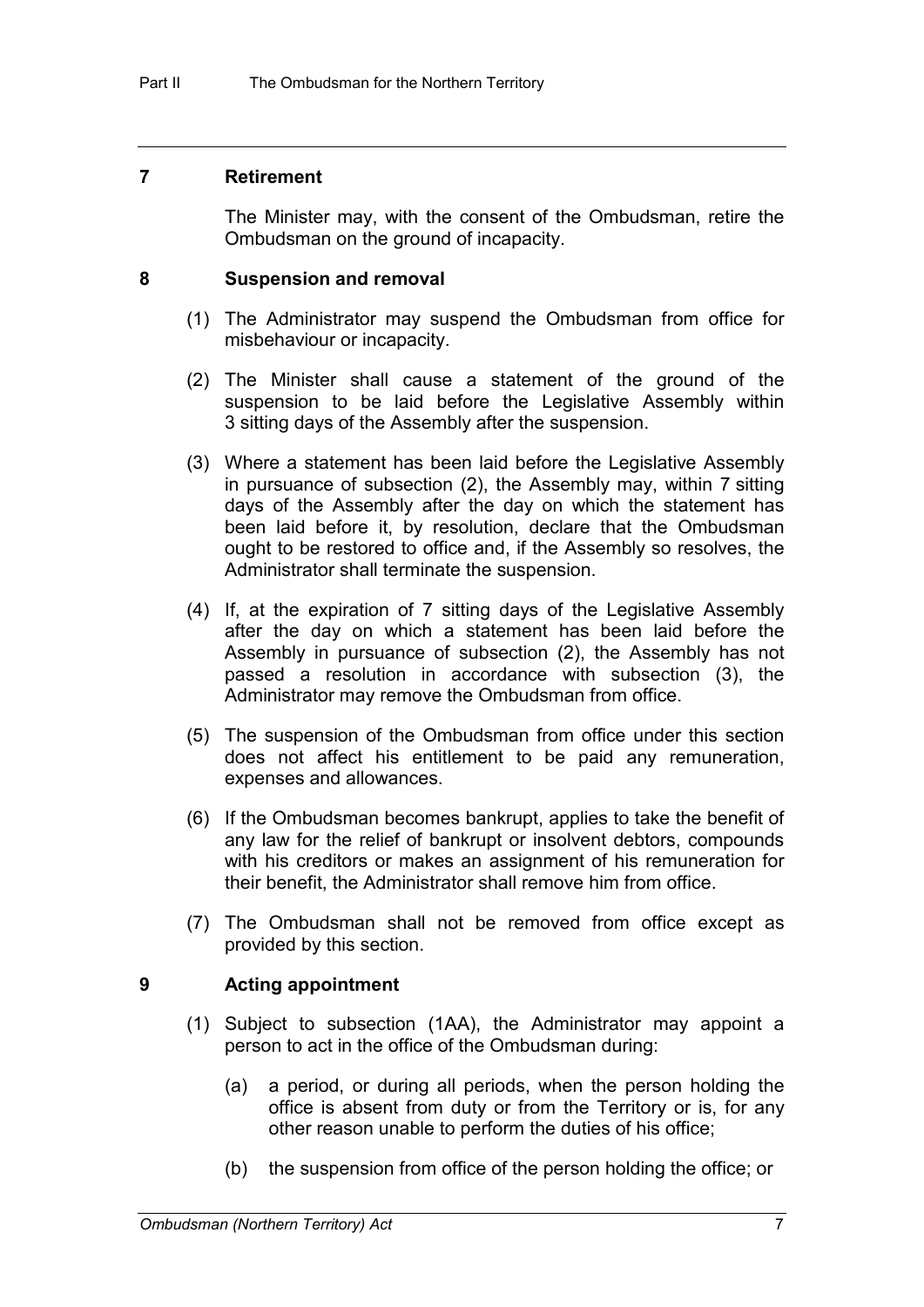- (c) a vacancy in the office.
- (1AA) A person appointed under subsection (1) shall not act in the office of the Ombudsman for a continuous period exceeding 3 months unless the appointment was made on the recommendation of the Legislative Assembly.
	- (1A) The appointment of a person under subsection (1) to act in the office of the Ombudsman shall not prevent a subsequent appointment of that person or another person in accordance with this section.
	- (1B) The Administrator may, at any time, terminate an appointment under this section.
		- (2) A person appointed to act as the Ombudsman during a vacancy in the office shall not continue so to act for more than 12 months.
		- (4) The Administrator shall determine the terms and conditions of appointment of and remuneration, expenses and allowances payable to a person appointed under this section.
		- (5) Where a person is acting in the office of the Ombudsman in pursuance of an appointment under this section, he has, and may exercise, all the powers, and he may perform all the functions, of the holder of that office under this Act.

### **10 Oath of office**

- (1) Before first entering upon the exercise of the office of the Ombudsman, the Ombudsman and an acting Ombudsman shall each take an oath or make an affirmation that he will faithfully and impartially perform the duties of the office, and that he will not, except for the purpose of carrying out or giving effect to this Act, divulge any information received by him under this Act.
- (2) An oath taken or affirmation made under subsection (1) shall be administered by a Judge.

### **12 Delegation**

(1) The Ombudsman may, by instrument in writing, delegate to an employee within the meaning of the *Public Sector Employment and Management Act* or, with the consent of the Minister, to any other person, any of his powers under this or another Act except this power of delegation and the powers conferred by sections 15(2), 26(2), 26(6), 28 and 29 relating to reports.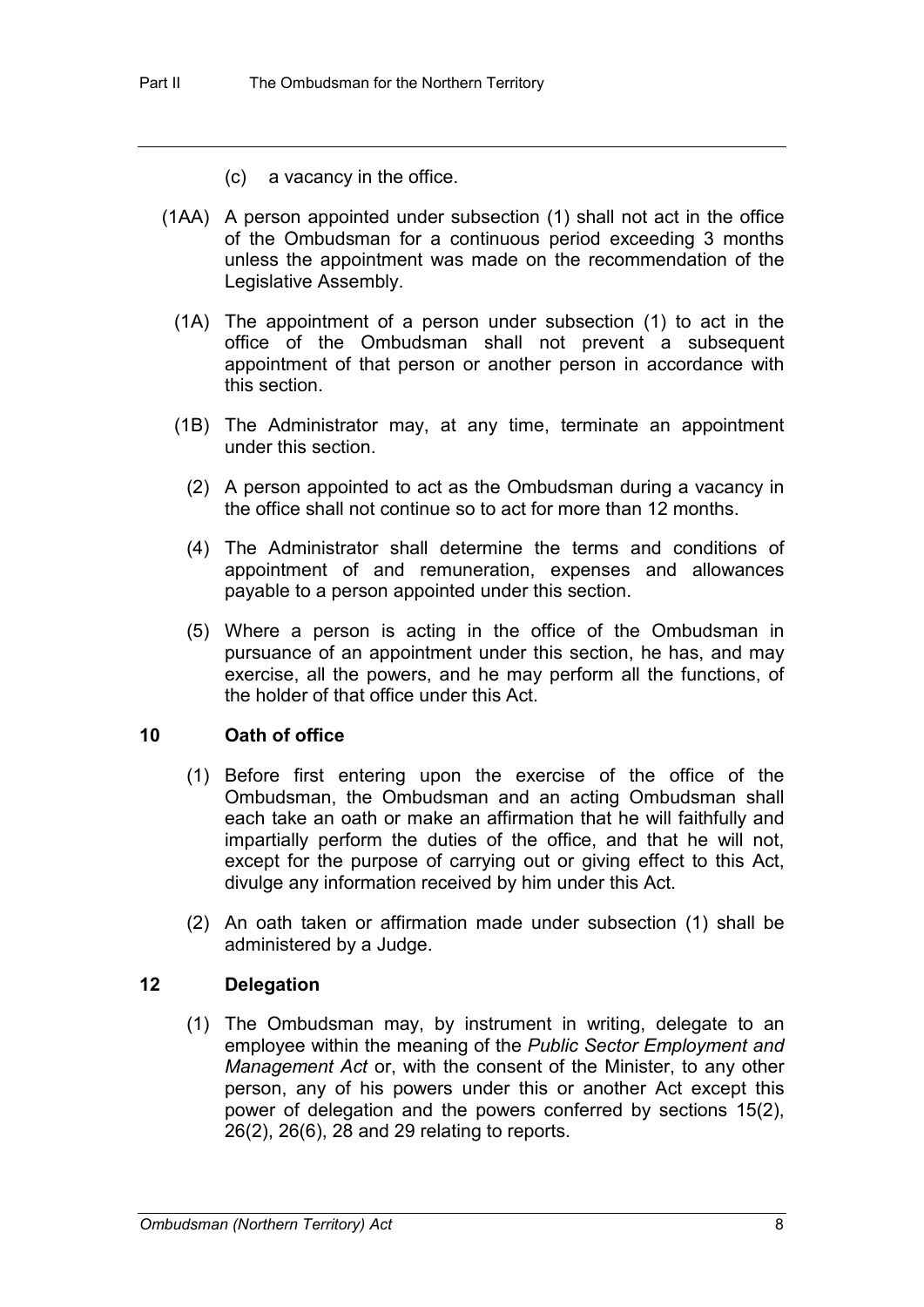- (2) A power so delegated may be exercised by the delegate in accordance with the instrument of delegation.
- (3) A delegate shall, upon request by a person affected by the exercise of any power delegated to him, produce the instrument of delegation, or a copy of the instrument, for inspection.

### **Part III Jurisdiction and functions of Ombudsman**

#### **13 Departments and authorities**

Subject to the regulations this Act applies to all departments and authorities.

#### **14 Matters for investigation**

- (1) Subject to this Act, the functions of the Ombudsman are:
	- (a) to investigate any administrative action taken by, in or on behalf of any department or authority to which this Act applies; and
	- (b) to investigate any action taken, or refusal or failure to take an action, by a member of the Police Force of the Northern Territory, whether or not that action was an administrative action, where that action was, or was purported to be, for or in connection with or incidental to the exercise or performance of that member's powers, duties or functions as a member of the Police Force.
- (2) The Ombudsman shall not investigate a matter in pursuance of subsection (1)(b) unless that matter:
	- (a) is the subject of a complaint:
		- (i) not made by a member of the Police Force or by a person who is, within the meaning of the *Public Sector Employment and Management Act*, an employee under the direct control of the Commissioner of Police;
		- (ii) made, subject to section 17(3), by the person aggrieved to a member of the Police Force;
		- (iii) concerning a member of the Police Force other than the member to whom it is made; and
		- (iv) referred to the Ombudsman by the Commissioner of Police;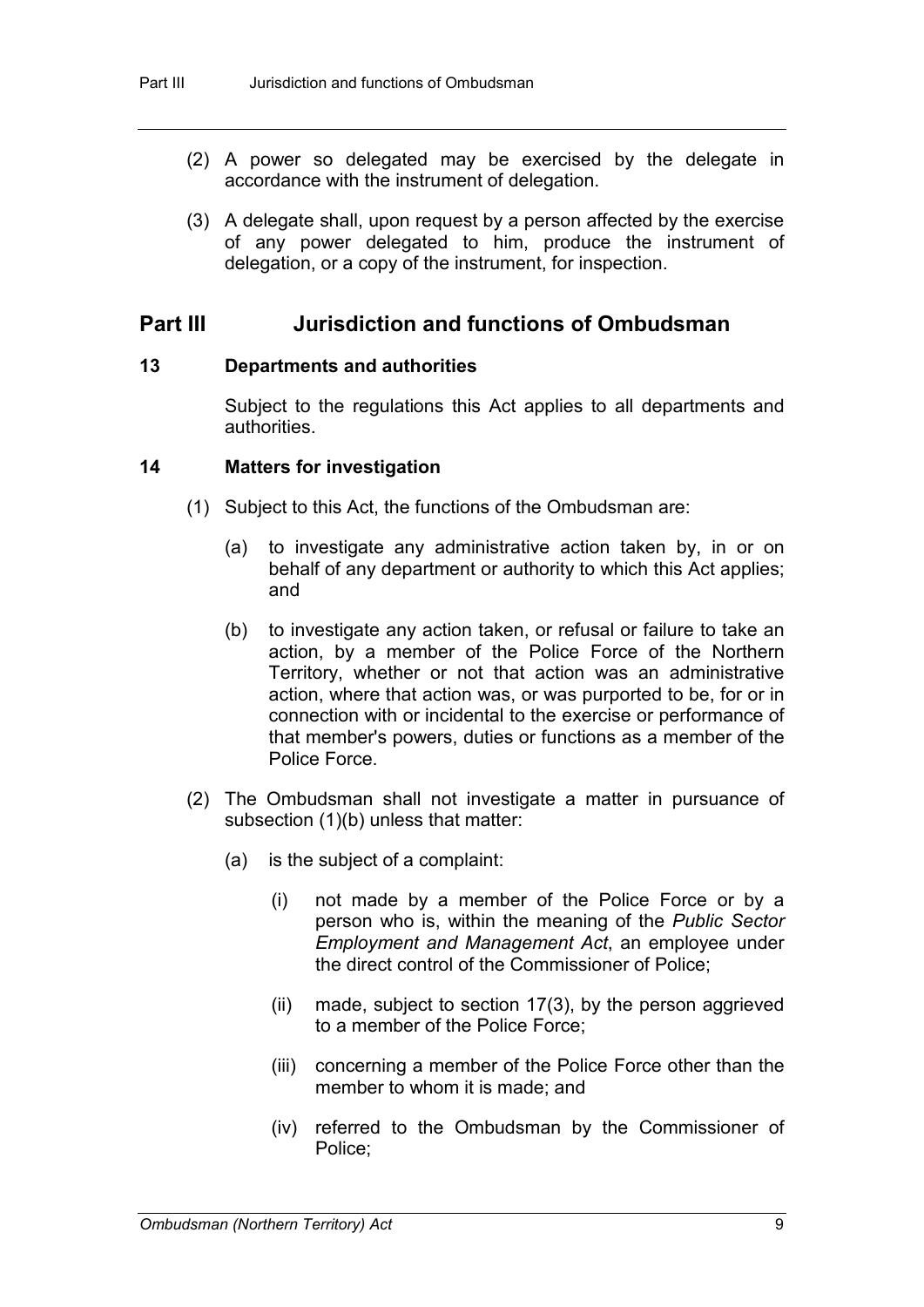- (b) is or is alleged to be an action taken by a member of the Police Force in consequence of such a complaint so referred; or
- (c) is the subject of a complaint concerning a member of the Police Force made direct to the Ombudsman.
- (3) As soon as practicable after a complaint about an action referred to in subsection (1)(b) is made to a member of the Police Force, that member shall refer the complaint to the Commissioner of Police who shall, as soon as practicable, refer it to the Ombudsman.
- (3A) Where a complaint concerning a member of the Police Force is made direct to the Ombudsman, the Ombudsman shall, before carrying out an investigation, refer the complaint to the Commissioner.
- (3AA) Subject to subsection (4), if the Ombudsman and the Commissioner of Police have agreed on administrative arrangements relating to the manner in which complaints referred to the Ombudsman pursuant to subsection (3) may be dealt with, any complaint referred to the Ombudsman in pursuance of that subsection shall be dealt with in accordance with those arrangements.
	- (4) Where the Ombudsman investigates a matter in pursuance of this section:
		- (a) his power to investigate the complaint referred to him by the Commissioner of Police includes a power to investigate any action taken by a member of the Police Force in consequence of that complaint; and
		- (b) for the purposes of the application of this Act, he shall investigate the matter as though:
			- (i) it was an administrative action; and
			- (ii) the complaint referred to him by the Commissioner of Police was a complaint made by the complainant to the Ombudsman under this Act and received by the Ombudsman on the date on which it was received by the member of the Police Force to whom it was made,

but the Ombudsman is not required, in pursuance of section 19(1)(a), to inform the Commissioner of Police of his intention to conduct the investigation.

(5) The power under this Act to investigate the making of any recommendation to the Administrator or to a minister includes a power to investigate any action taken as a consequence of that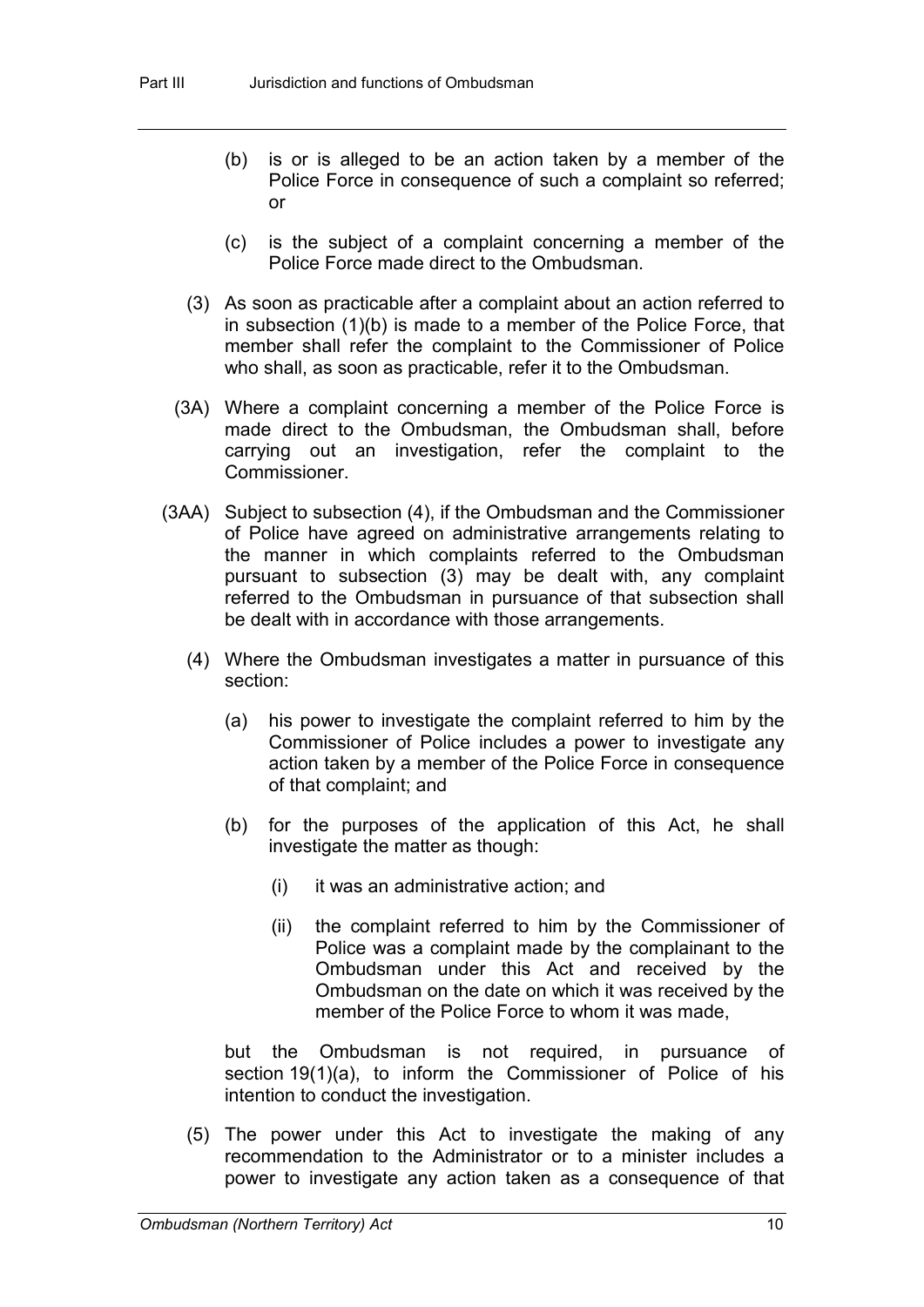recommendation, but nothing in this Act authorizes or requires the Ombudsman to investigate the deliberations of the Executive Council or to question the merits of any decision taken by the Administrator or personally by a minister.

- (6) Subject to subsection (7), the Ombudsman shall not conduct an investigation under this Act in respect of:
	- (a) any administrative action in respect of which the complainant has or had a right of appeal, reference, or review to or before a tribunal constituted under any law in force in the Territory; or
	- (b) any administrative action in respect of which the complainant has or had a remedy by way of proceedings in a court of law.
- (7) The Ombudsman may conduct any investigation notwithstanding that the complainant has or had a right or remedy of the nature mentioned in subsection (6) if in the circumstances the Ombudsman considers that:
	- (a) it would not be reasonable to expect or to have expected the complainant to resort to that right or remedy; or
	- (b) the matter merits investigation in order to avoid injustice.
- (8) The powers of the Ombudsman under this Act in relation to any administrative action taken by a department or authority to which this Act applies may be exercised notwithstanding that that action was in whole or part taken on behalf of, or in the exercise of any functions conferred on, a person or body to which this Act does not apply, but subject to subsection (9), nothing in this Act authorizes or requires the Ombudsman to question the merits of any decision made by the person or body to which this Act does not apply.
- (9) Where any administrative action is taken by a person or body to which this Act does not apply under any powers and functions conferred on or instructions given to it by a department or authority to which the Act applies, the administrative action so taken shall, for the purposes of this Act, be deemed to be the administrative action of the department or authority to which this Act applies, and the powers of the Ombudsman with respect to that action may be exercised accordingly.
- (10) The powers of the Ombudsman to investigate any administrative action may, if in the circumstances he considers it proper so to do, be exercised in respect of an administrative action by the department or authority to which this Act applies taken or in part taken before the commencement of this Act.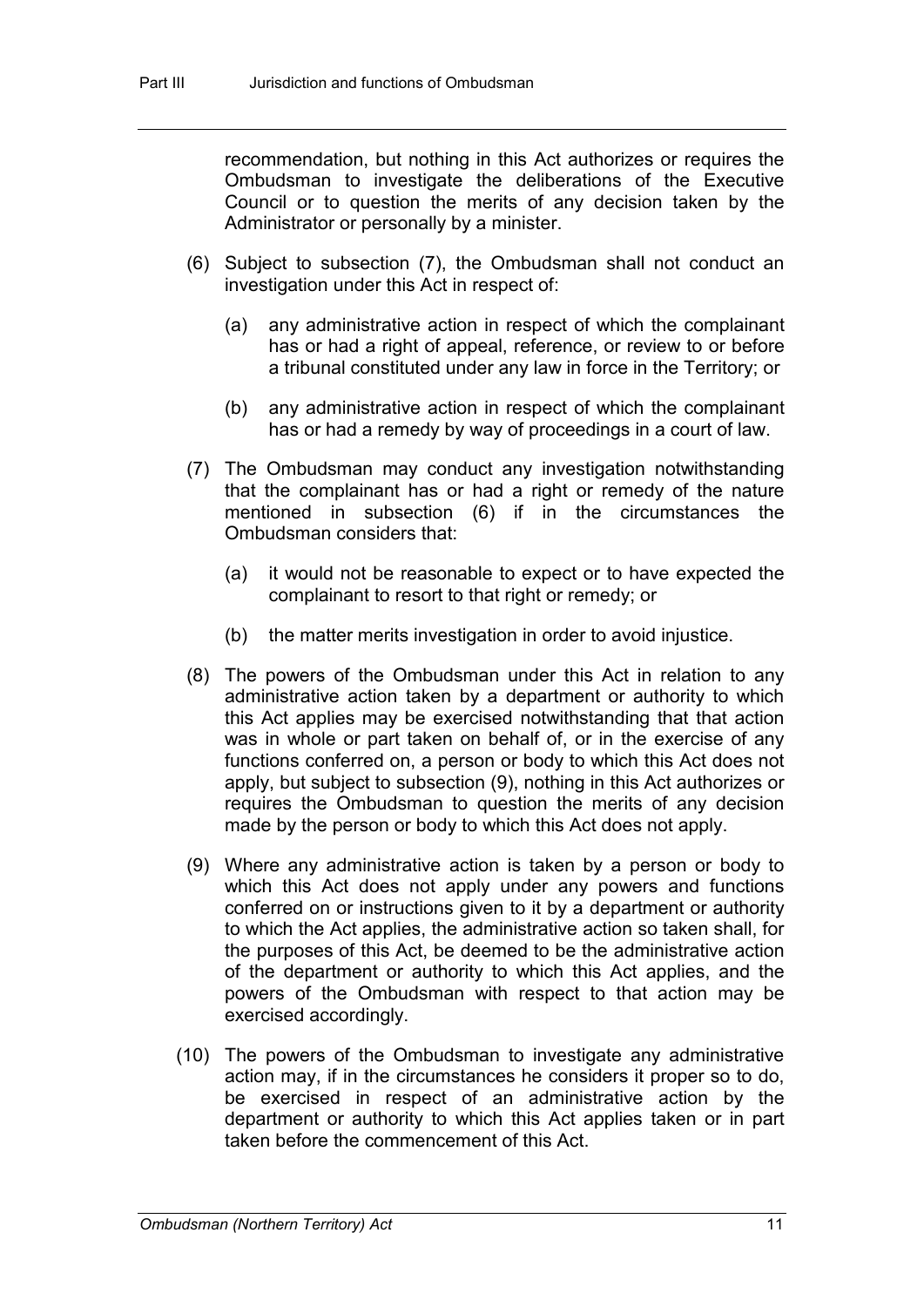(11) The powers conferred on the Ombudsman by this Act to investigate any administrative action may be exercised notwithstanding any provision in the law now or hereafter in force in the Territory to the effect that any such action shall be final or shall not be appealed against, challenged, reviewed, quashed or called in question.

#### **14A Transfer of complaints and investigations to Ombudsman**

- (1) The Ombudsman may, by arrangement with the Ombudsman within the meaning of the *Ombudsman Act 1976* of the Commonwealth, deal with a complaint made to, or conduct or complete an investigation commenced by, that second-mentioned Ombudsman in relation to an action taken by a department or authority, where the complaint was made to, or the investigation was commenced by, that second-mentioned Ombudsman, as though the complaint had been made or the investigation had been commenced under this Act.
- (2) Where the Ombudsman deals with a complaint or conducts or completes an investigation under subsection (1), he may have regard to any evidence adduced, information, documents or records furnished, or submissions or arguments made, in the course of investigations conducted by the second-mentioned Ombudsman.

#### **14B Referral of complaints from Information Commissioner**

The Ombudsman may deal with a complaint referred to the Ombudsman by the Information Commissioner under section 108 of the *Information Act* as though the complaint had been made under this Act.

#### **15 Reference from Legislative Assembly**

- (1) The Legislative Assembly or a Committee of the Assembly may refer to the Ombudsman for investigation any matter within his jurisdiction.
- (2) Upon a reference to the Ombudsman under this section, he shall as soon as practicable, carry out the investigation and submit his report to the Speaker of the Legislative Assembly.
- (3) Section 14(6) does not apply to any matter referred to the Ombudsman under this section, but, where, in relation to any such matter, any person has or had a right or remedy as referred to in section 14(6), the Ombudsman may refrain from commencing any investigation under this section until he is satisfied that that right or remedy cannot or will not be exercised or sought or, if it has been exercised or sought, the proceedings thereon have been finally concluded or abandoned.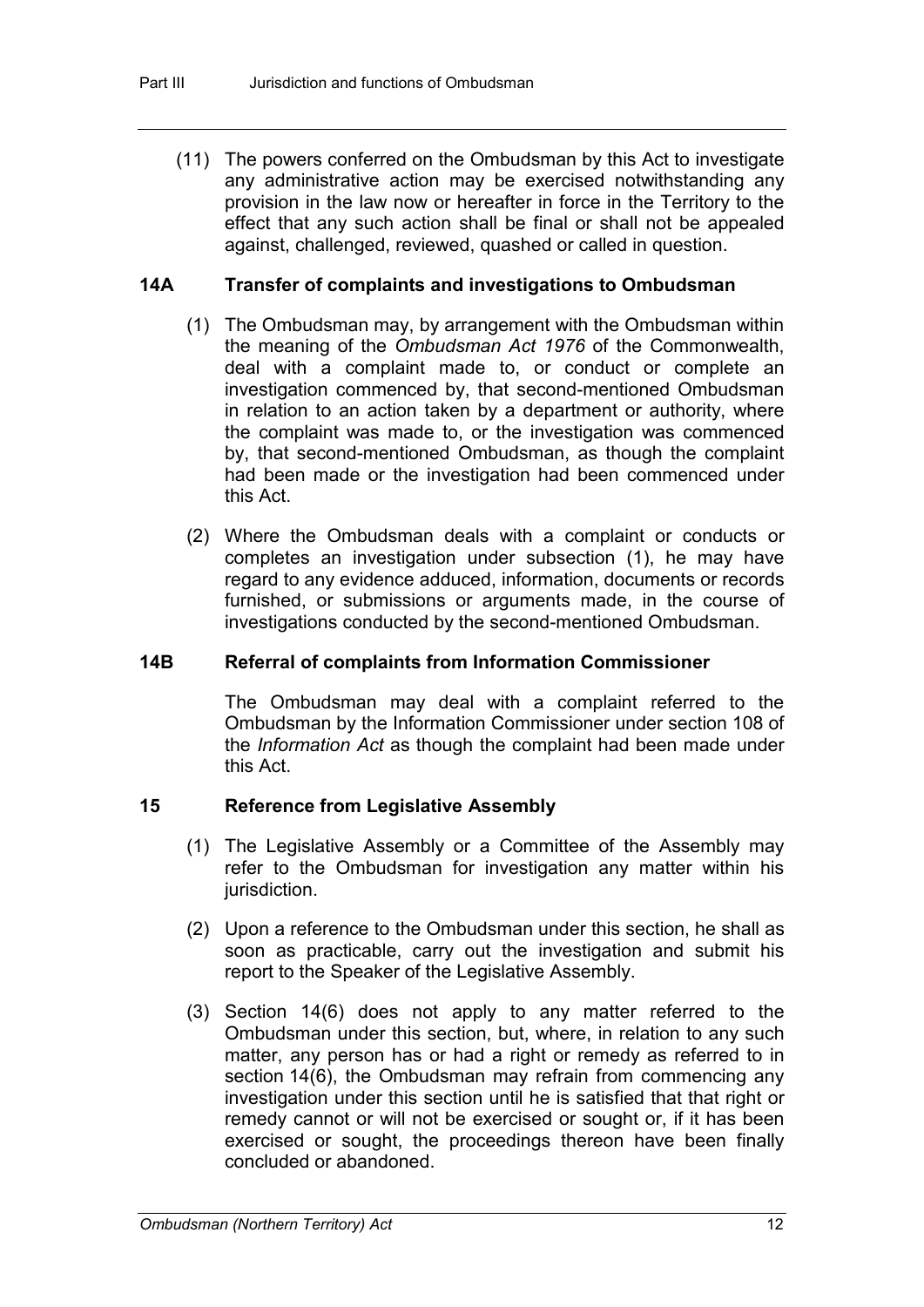#### **16 Other investigations**

- (1) Any investigation that the Ombudsman is authorized to conduct under this Act, other than pursuant to section 15, may be conducted either of his own motion or on a complaint made in accordance with section 17 or referred to him by the Commissioner of Police pursuant to section 14(3).
- (2) An investigation of a complaint made under this Act relating to an action of a department or authority to which this Act applies may proceed, notwithstanding that the complaint may not on its face appear to be in respect of any administrative action taken by that department or authority, if, in the opinion of the Ombudsman, there is a likelihood that the cause for complaint arose from or as a result of such an administrative action.

#### **17 Complaints**

- (1) Subject to this section, any person or body, whether incorporated or unincorporated, may make a complaint to the Ombudsman under this Act.
- (2) A complaint that could be investigated under this Act shall, if the Ombudsman so directs, be made in writing by the person or body aggrieved but no special form shall be required to make a complaint.
- (3) Where the person by whom a complaint might have been made (being a complaint that could be investigated under this Act) has died or is, in the opinion of the Ombudsman, unable to act for himself, the complaint may be made on his behalf by his personal representative or by any other person who is, in the opinion of the Ombudsman, suitable to represent him.
- (4) The provisions of any law now or hereafter in force in the Territory prohibiting or restricting or authorizing or requiring the imposition of prohibitions or restrictions on communication between any person and any other person shall not apply to any communication or to any proposed communication between any person and the Ombudsman for the purpose of making a complaint under this Act and any person having the right or being under a duty to keep in custody or to detain in any place a person who desires to make a complaint under this Act shall take all necessary steps to facilitate the making of the complaint.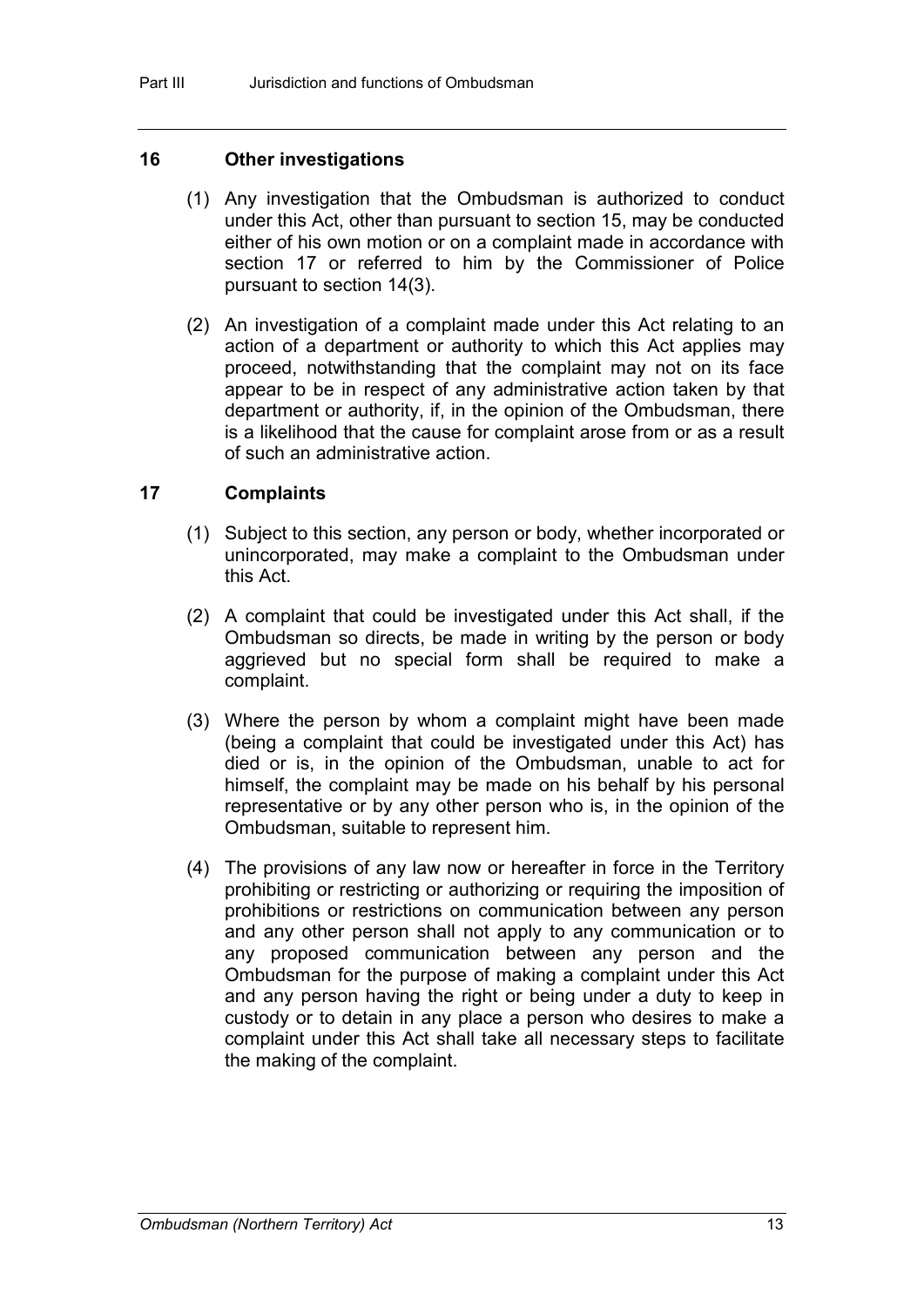- (5) A person who is in custody, including on remand, is entitled:
	- (a) on making a request to the person in whose custody he is detained or to any other person performing duties in connection with his detention to:
		- (i) be provided with facilities for preparing a complaint in writing under this Act for furnishing in writing to the Ombudsman and after the complaint has been made, any other relevant information and for enclosing the complaint or the other information (if any) in a sealed envelope; and
		- (ii) have sent to the Ombudsman, without undue delay, a sealed envelope delivered by him to any such person and addressed to the Ombudsman; and
	- (b) to have delivered to him, without undue delay, any sealed envelope, addressed to him and sent by the Ombudsman, that comes into the possession or under the control of the person in whose custody he is detained or of any other person performing duties in connection with his detention.
- (6) Where a sealed envelope addressed to the Ombudsman is delivered by a person detained in custody to a person referred to in subsection (5) for sending to the Ombudsman, or a sealed envelope addressed to a person so detained and sent by the Ombudsman comes into the possession or under the control of a person referred to in that subsection neither the person in whose custody the first-mentioned person is detained nor any other person performing duties in connection with his detention is entitled to open the envelope or to inspect any document enclosed in the envelope.
- (7) For the purposes of subsections (5) and (6), the Ombudsman may make arrangements with the appropriate department or authority for the identification and delivery of sealed envelopes sent by the Ombudsman to persons detained in custody.

#### **17A Preliminary and minor inquiries**

- (1) Where a complaint has been made to the Ombudsman in respect of an action taken by, in or on behalf of a department or authority to which this Act applies, the Ombudsman may make inquiries of the department or the authority for the purposes of:
	- (a) determining whether or not the Ombudsman is authorized to investigate the action; or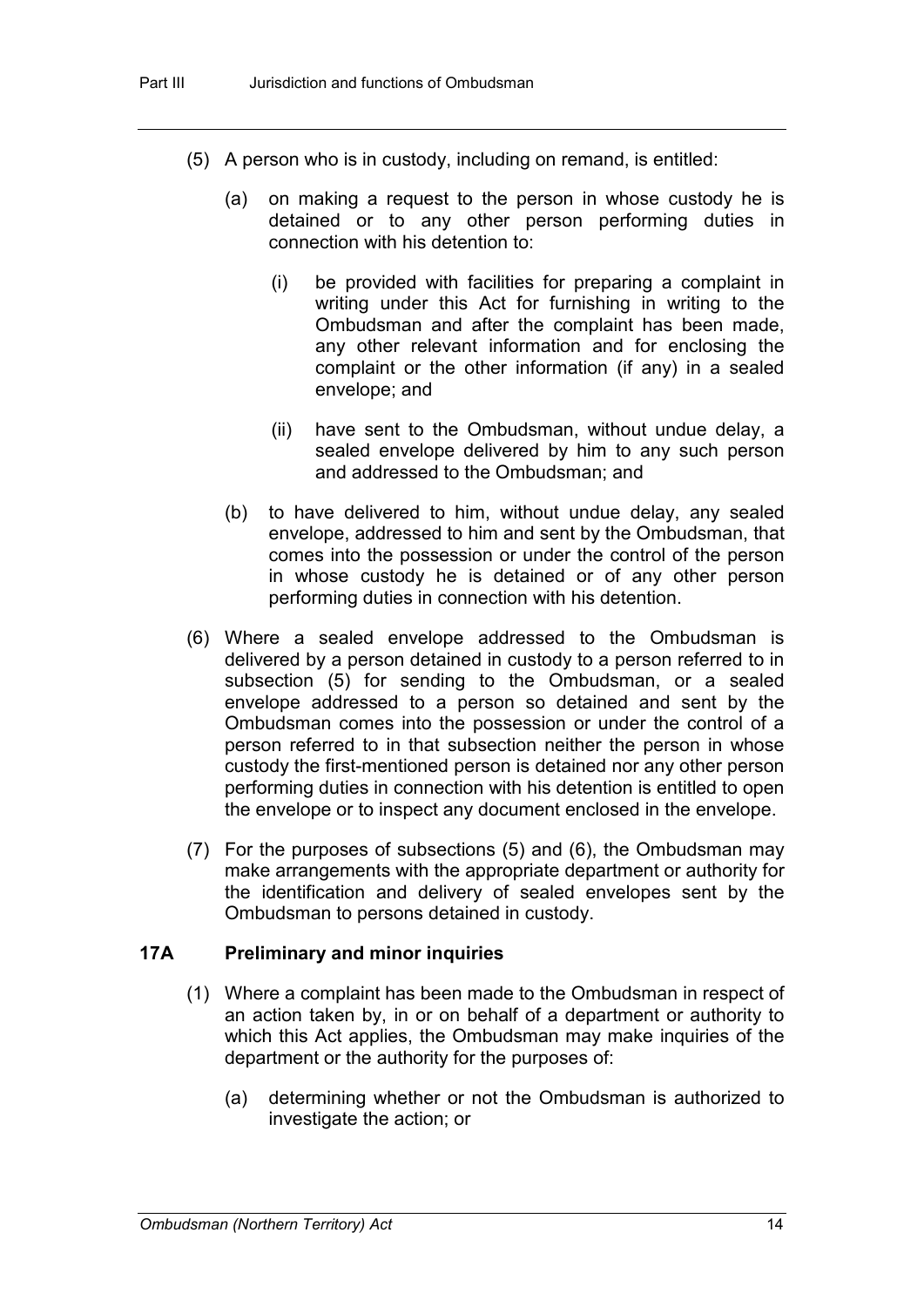- (b) if the Ombudsman is authorized to investigate the action:
	- (i) determining whether or not the Ombudsman may, in his discretion, decide not to investigate the action; or
	- (ii) determining the complaint without the need for an investigation under the Act where the Ombudsman is of the opinion, having regard to the nature and seriousness of the complaint, that it may be resolved expeditiously.
- (2) An inquiry under subsection (1) is not an investigation for the purposes of section 19 of this Act.

#### **17B Referral of complaints to Information Commissioner**

- (1) If a complaint is about a matter that could be the subject of a complaint under section 104 of the *Information Act*, the Ombudsman may refer the complaint to the Information Commissioner.
- (2) The Ombudsman must give written notice of the referral to:
	- (a) the person or body that made the complaint; and
	- (b) if the Ombudsman has notified the department or authority the subject of the complaint in accordance with section 19(1) – the department or authority.

#### **18 Refusal to investigate**

- (1) The Ombudsman may refuse to entertain a complaint, or, having commenced to investigate a matter raised in a complaint, may refuse to continue the investigation if he is of the opinion that:
	- (a) the matter raised in the complaint is trivial;
	- (b) the complaint is frivolous or vexatious or is not made in good faith;
	- (c) the person who claims to be aggrieved has not a sufficient interest in the matter raised in the complaint;
	- (d) having regard to the circumstances of the case and to such informal inquiries, if any, as he has seen fit to make, the investigation or the continuation of the investigation of the matter raised in the complaint is unnecessary or unjustified; or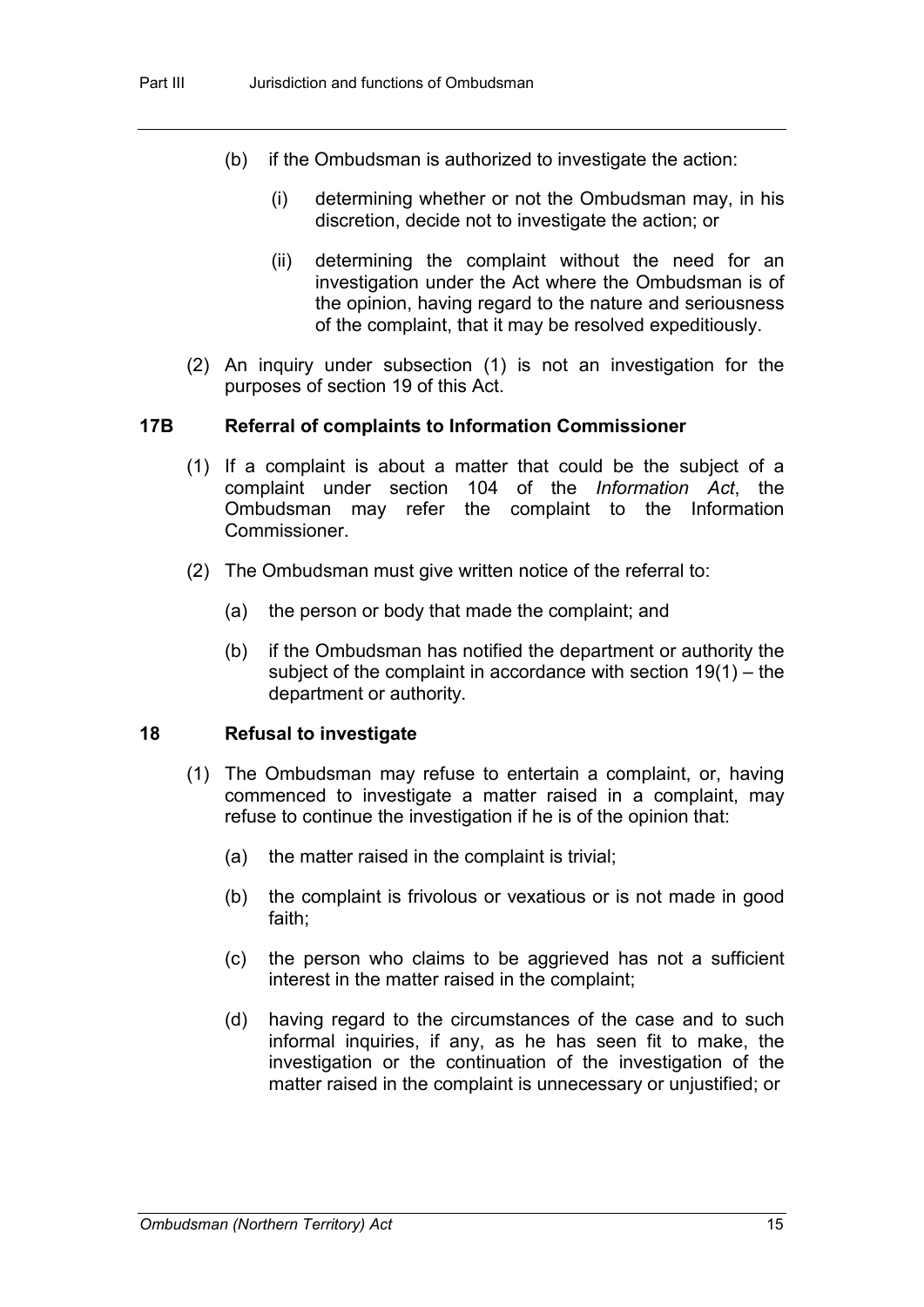- (e) the complainant had had knowledge for more than 12 months prior to making the complaint of the action about which the complaint is made and he had failed to give a satisfactory explanation of the delay in making the complaint.
- (1A) Where a person who makes a complaint to the Ombudsman under this Act relating to an action of a department or authority to which this Act applies:
	- (a) has not complained to the department or authority in respect of the action, the Ombudsman may, in his discretion, decide not to investigate the action until the complainant has complained to the department or authority;
	- (b) has complained to the department or authority in respect of the action, the Ombudsman may, in his discretion, decide not to investigate the action until the complainant informs the Ombudsman that no redress has been granted or that redress has been granted but the redress is not, in the opinion of the complainant, adequate; or
	- (c) has complained to the department or authority in respect of the action, informs the Ombudsman as provided by paragraph (b) that no redress, or no adequate redress, has been granted by the department or authority and the Ombudsman is of the opinion if:
		- (i) no redress has been granted that since the complainant complained to the department or authority, a reasonable period has elapsed in which redress could have been granted; or
		- (ii) redress has been granted that the redress was not reasonably adequate,

the Ombudsman shall, subject to this section, investigate the action.

- (2) For the purposes of subsection (1)(e), a complainant shall be deemed to have first had knowledge of the matters alleged in the complaint at the time when he might reasonably be expected to have had that knowledge.
- (3) Where the Ombudsman is precluded from entertaining a complaint or refuses to entertain a complaint or refuses to continue an investigation of any matter raised in a complaint, he shall inform the complainant of his decision and the reasons for that decision.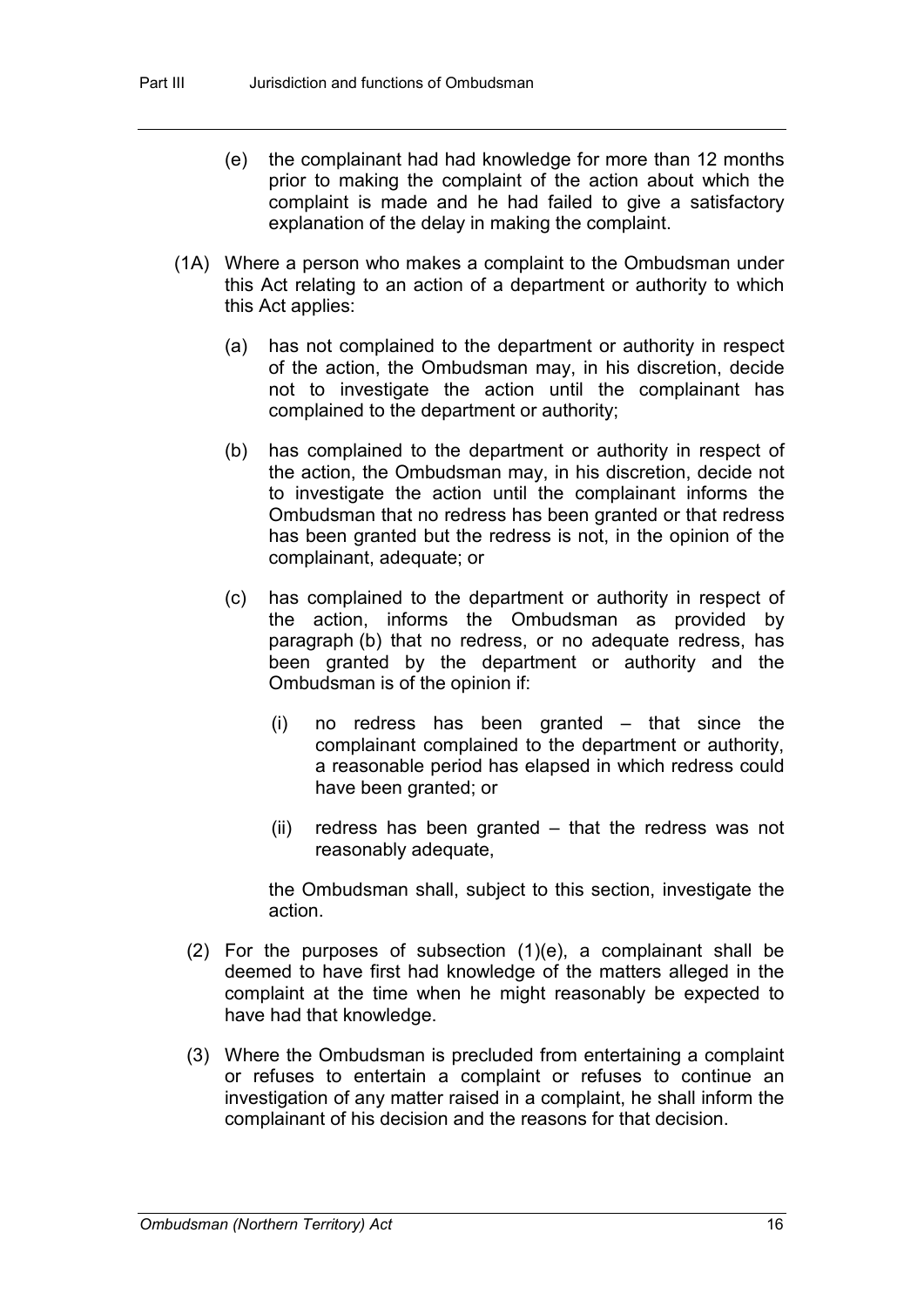#### **19 Procedure for investigations**

- (1) Before commencing an investigation under this Act relating to administrative action taken by, in or on behalf of a department or authority to which this Act applies, the Ombudsman shall in writing inform:
	- (a) the principal officer of that department or authority and the responsible Minister; or
	- (b) where the complaint relates to an administrative action taken by the principal officer of a local government council, the presiding member of the council and the responsible minister; and
	- (c) where the complainant resides in the Territory, the member of the Legislative Assembly for the electoral division in which the complainant resides,

of his intention to conduct the investigation.

- (2) Every investigation under this Act shall be conducted in private.
- (3) The Ombudsman is not required to hold any hearing for the purposes of an investigation, and he may obtain information from and consult with such persons and in such manner as he thinks fit and may determine whether any person may be represented, by a legal practitioner or otherwise, in the course of the investigation.
- (4) If, at any time during the course of an investigation, it appears to the Ombudsman that there may be grounds for making a report adverse to a department or authority to which this Act applies, he shall, before making the report, afford the principal officer of that department or authority an opportunity to comment on the subject matter of the investigation.
- (5) If a Minister makes a request to the Ombudsman to be consulted or if an investigation by the Ombudsman relates to any recommendation made to a Minister or to the Administrator, the Ombudsman shall consult with the Minister who made the request or to whom the recommen-dation was made, or, in the case of a recommendation to the Administrator, with the responsible Minister in relation to the department or authority which made the recommendation or caused it to be made, before forming a final opinion adverse to the administrative action concerned.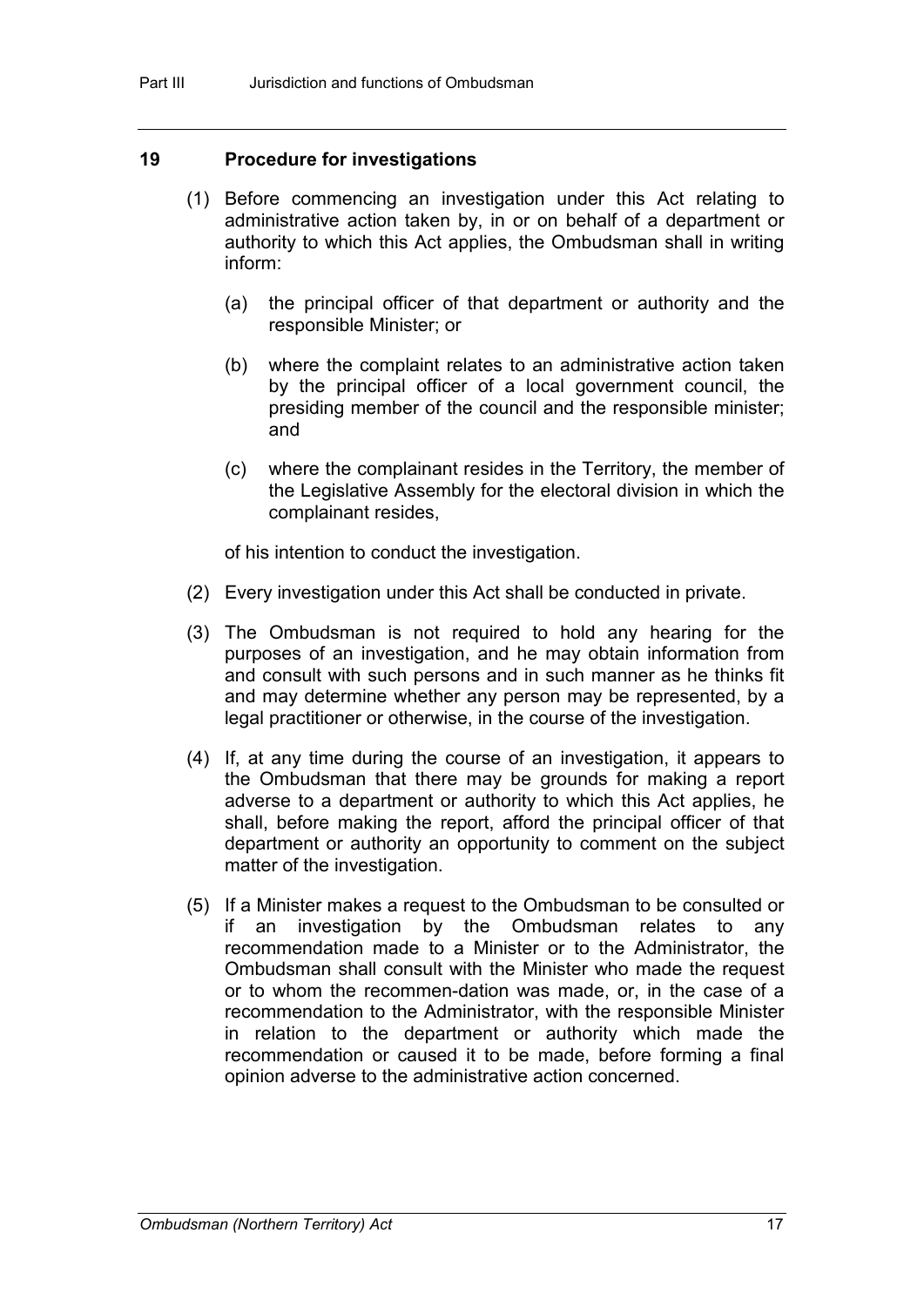- (6) Where an investigation by the Ombudsman concerns administrative action taken by an officer or employee of a local government council, the Ombudsman:
	- (a) may at any time during or after the investigation consult with the presiding member of the council; and
	- (b) shall, if the presiding member makes a request to the Ombudsman to be consulted or if the investigation relates to any recommendation made to the local government council, consult with the presiding member before forming a final opinion adverse to the administrative action concerned.
- (7) If during or after an investigation the Ombudsman is of the final opinion that there is evidence of a breach of duty or misconduct on the part of an officer, member or employee of or within a department or authority to which this Act applies, he shall:
	- (a) report the matter to the principal officer of that department or authority; and
	- (b) send a copy of the report to the responsible Minister and, where the authority is a local government council, to the presiding member of the council.

#### **20 Evidence**

- (1) Subject to this Act, the provisions of sections 6, 7, 8(1) and (2), 9 and 10 of the *Inquiries Act* apply to and in relation to any investigation which the Ombudsman is authorized to conduct under this Act as if he was a Commissioner appointed to conduct an inquiry under that Act and as if the investigation was an inquiry.
- (2) For the purpose of any investigation under this Act, the Ombudsman may require any information or other particulars furnished to him to be verified by statutory declaration.
- (3) Subject to section 22, no obligation to maintain secrecy or other restriction upon disclosure of information obtained by or furnished to an officer, member or employee of or within any department or authority to which this Act applies, whether imposed by any law in force in the Territory or otherwise, applies to or in relation to the disclosure of information for the purposes of an investigation by the Ombudsman under this Act.
- (4) Subject to section 22, a department or authority to which this Act applies is not entitled in relation to any investigation by the Ombudsman under this Act to any such privilege in respect of the production of documents or the giving of evidence as is allowed by law in legal proceedings.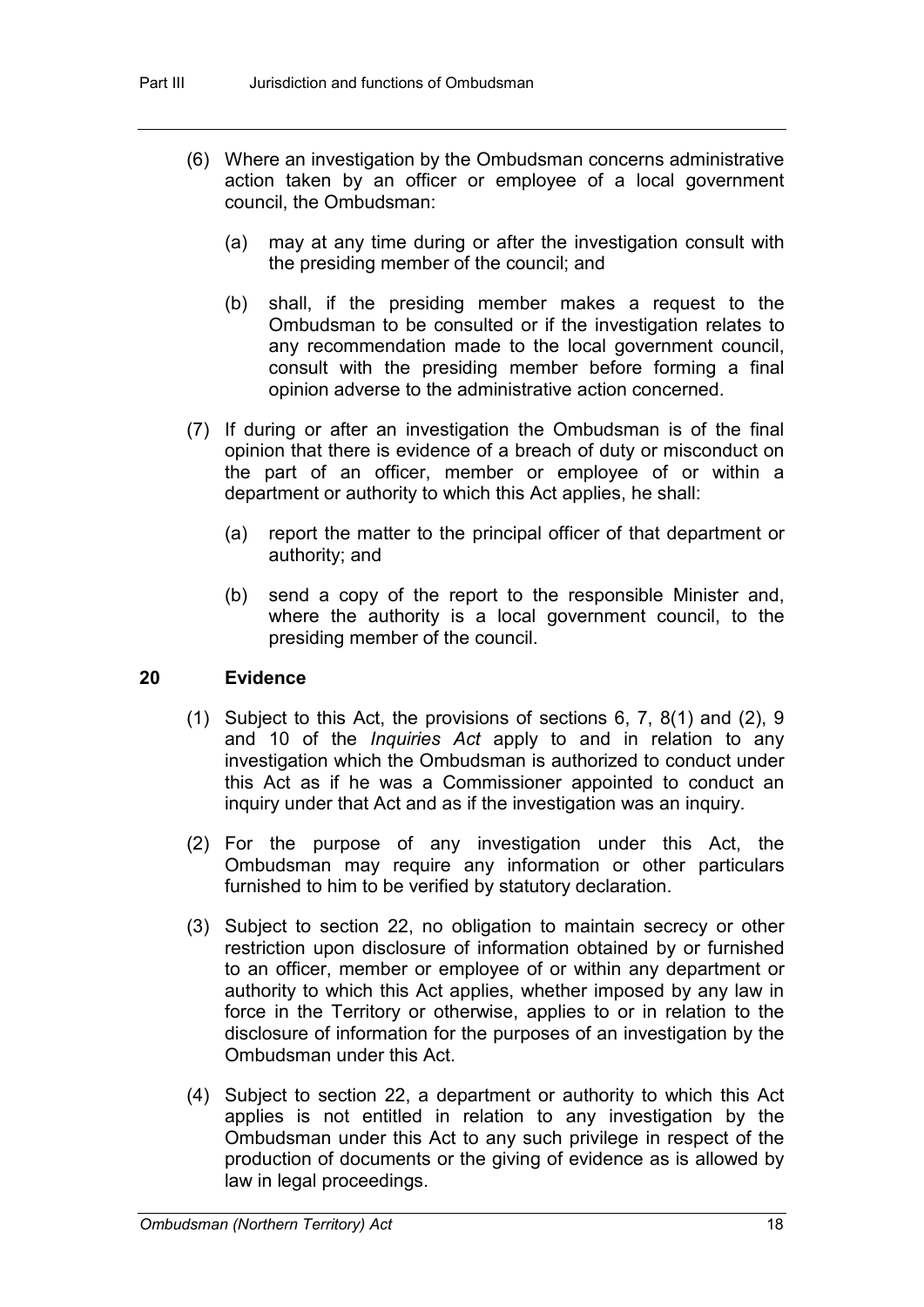(5) Subject to this Act, in any investigation by the Ombudsman under this Act, every person shall have the same privileges in relation to the giving of evidence and the production of documents, papers and things that he would have had as a witness in proceedings in a court of law.

#### **21 Entry onto premises**

The powers of the Ombudsman include the power at any time, either by himself or by a person authorized in writing by the Ombudsman so to do, to enter any premises occupied by any department or authority to which this Act applies, and to inspect those premises or anything for the time being therein or thereon.

#### **22 Non-disclosure of certain matters**

- (1) Where the Administrator furnishes to the Ombudsman a certificate certifying that the disclosure of information concerning a specified matter (including the furnishing of information in answer to a question) or the disclosure of the contents of any documents or records would be contrary to the public interest:
	- (a) by reason that it would involve the disclosure of communications between:
		- (i) the Executive Council or any member thereof and the Administrator;
		- (ii) a Minister and a Minister of the Commonwealth or of a State; or
		- (iii) a Commonwealth Minister and a Minister of a State; or
	- (b) by reason that it would involve the disclosure of deliberations or decisions of:
		- (i) the Executive Council or of a Committee of the Executive Council;
		- (ii) a Committee of the Legislative Assembly formed for the purpose of advising the Administrator or a Minister; or
		- (iii) the Commonwealth or Territory Cabinet or a committee of the Commonwealth or Territory Cabinet,

the Ombudsman is not entitled to require a person to furnish any information concerning the matter, to answer questions concerning the matter or to produce those documents or records to the **Ombudsman**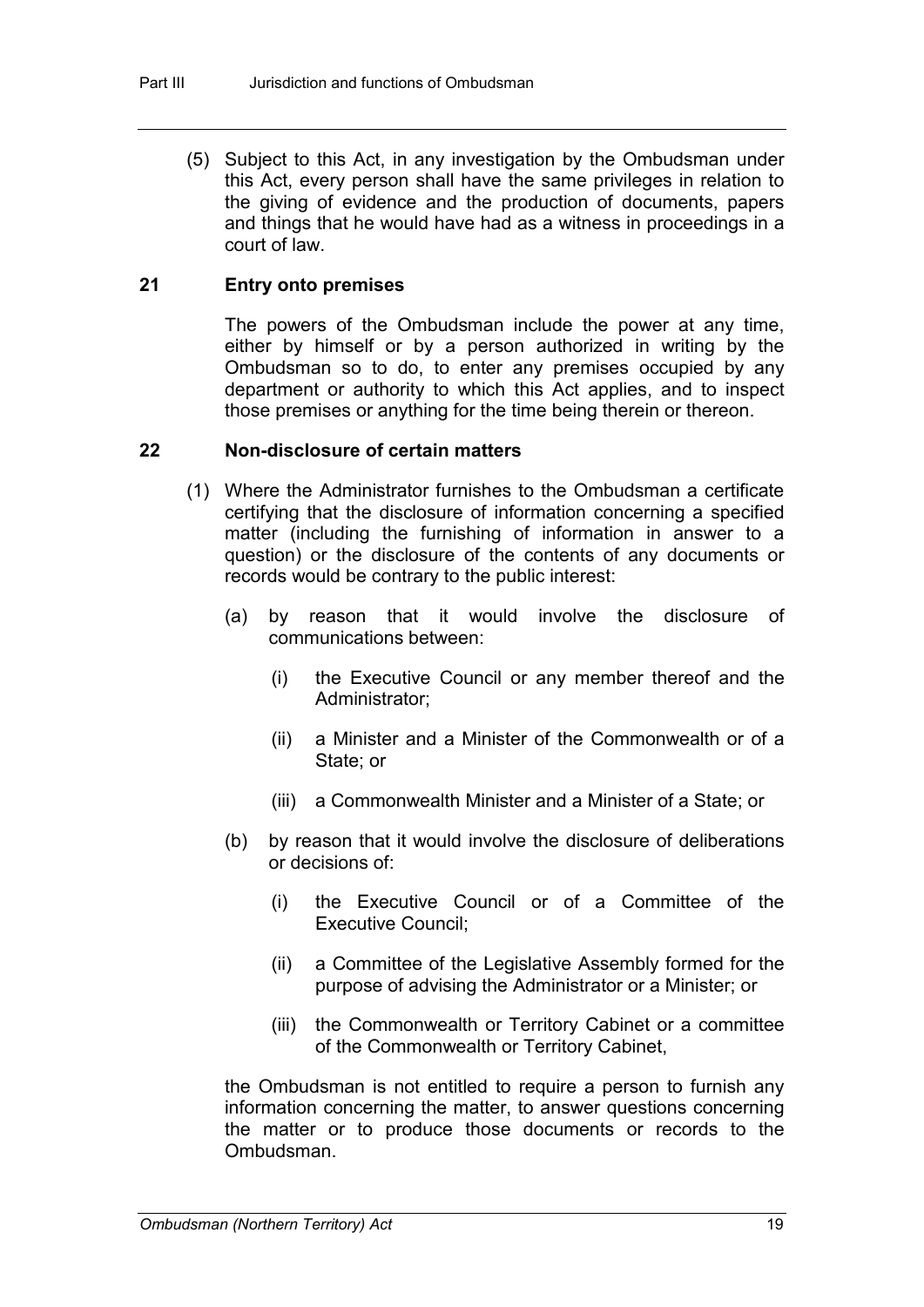(2) The Ombudsman shall not require any person to furnish any information or answer any question or produce any document, paper or thing where the Director of Public Prosecutions certifies that the furnishing of that information, the answer to that question or the production of that document, paper or thing would prejudice the investigation or detection of any offence against a law in force in the Territory.

#### **23 Secrecy**

- (1) A person who obtains information in the course of, or for the purposes of, an investigation by the Ombudsman under this Act (other than an investigation of a complaint referred to the Ombudsman under section 14(3)):
	- (a) shall not disclose that information except:
		- (i) for the purposes of any investigation by the Ombudsman and of any report or recommendations to be made thereon or relating thereto pursuant to this Act;
		- (ii) for the purposes of any proceedings for an offence of perjury or false affirmation or declaration or any offence under this Act; or
		- (iii) for the purposes of:
			- (A) a matter arising under a law of the Territory or of the Commonwealth or a State or another Territory of the Commonwealth;
			- (B) an undertaking that is being carried out jointly by the Territory and the Commonwealth or a State; or
			- (C) the exchange of information between persons exercising, under a law of the Commonwealth or a State, functions similar to the functions exercised by the Ombudsman,

to a person exercising, under a law of the Commonwealth or a State, functions similar to the functions exercised by the Ombudsman under this Act; and

(b) shall not take advantage of any knowledge acquired from that information to benefit himself or any other person.

Penalty: \$1,000 or imprisonment for 6 months.

(2) The Ombudsman may in writing direct the person to whom a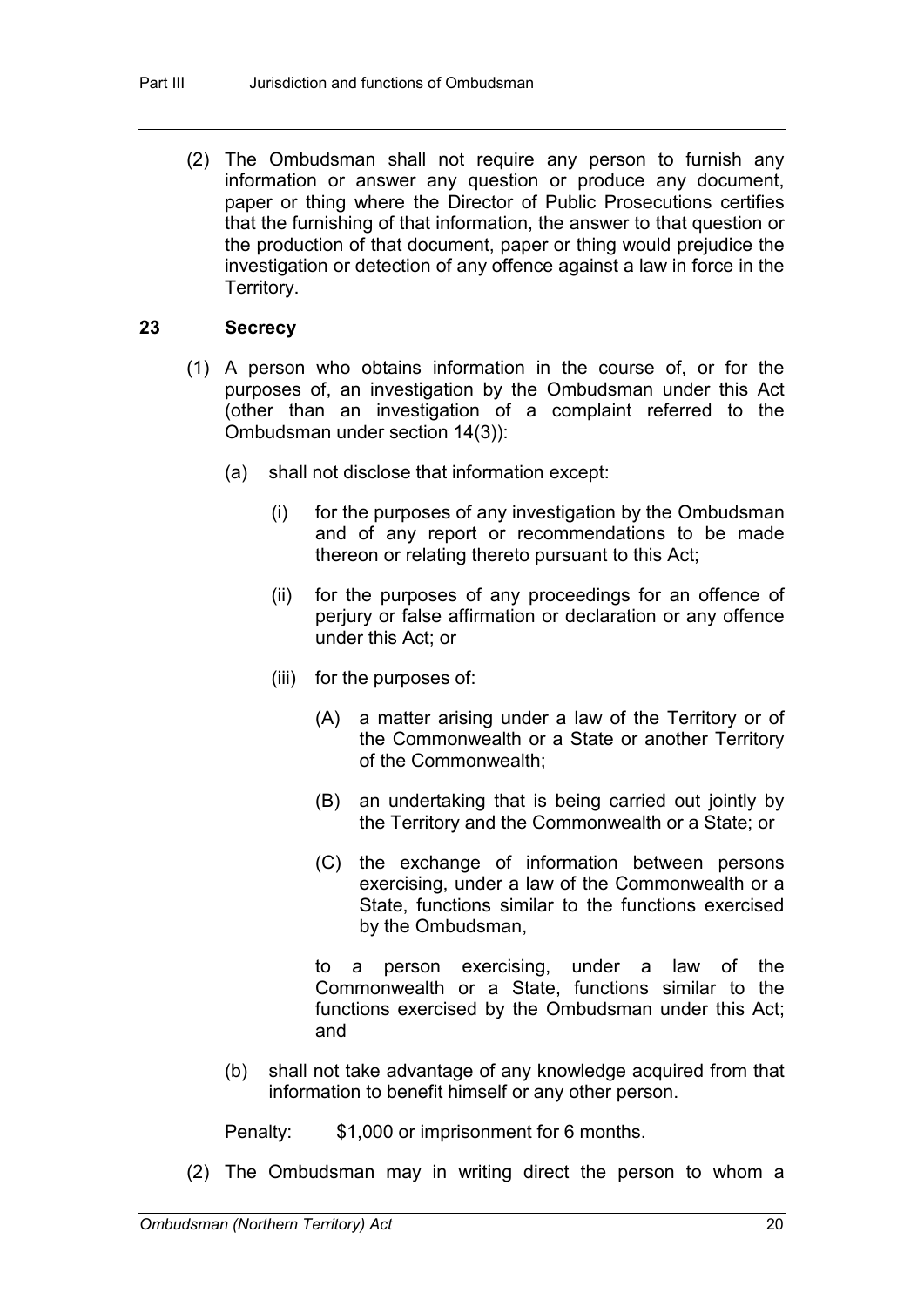document is sent by the Ombudsman not to disclose to any other person any information contained in the document except for the purposes of the investigation to which that document relates, and a person to whom such a direction is given shall comply with and not contravene the direction.

Penalty: \$1,000 or imprisonment for 6 months.

#### **24 Obstruction**

A person shall not:

- (a) without lawful excuse (proof of which shall lie on him) wilfully obstruct, hinder, or resist the Ombudsman or any other person in the exercise of his powers under this Act;
- (b) without lawful excuse (proof of which shall lie on him) refuse or wilfully fail to comply with any lawful requirement of the Ombudsman or any other person acting pursuant to this Act; or
- (c) wilfully make any statement he knows to be false or to be misleading in a material particular, or mislead or attempt to mislead the Ombudsman or any other person acting pursuant to this Act.

Penalty: \$1,000 or imprisonment for 6 months.

#### **25 Other offences**

(1) A person who has been served with a summons to attend before the Ombudsman shall not, without reasonable excuse (proof of which shall lie on him), fail to attend before the Ombudsman or to produce any documents, books or writings in his custody or control which he was required by the summons to produce.

Penalty: \$500.

- (2) It shall be a defence to a prosecution for an offence of failing to produce any documents, books or writings under subsection (1) for the defendant to prove that the documents, books or writings were not relevant to the investigation by the Ombudsman.
- (3) Subject to this Act, a person who appears as a witness before the Ombudsman shall not refuse to be sworn or to make an affirmation or to answer any question put to him by the Ombudsman that is relevant to the investigation by the Ombudsman.

Penalty: \$500.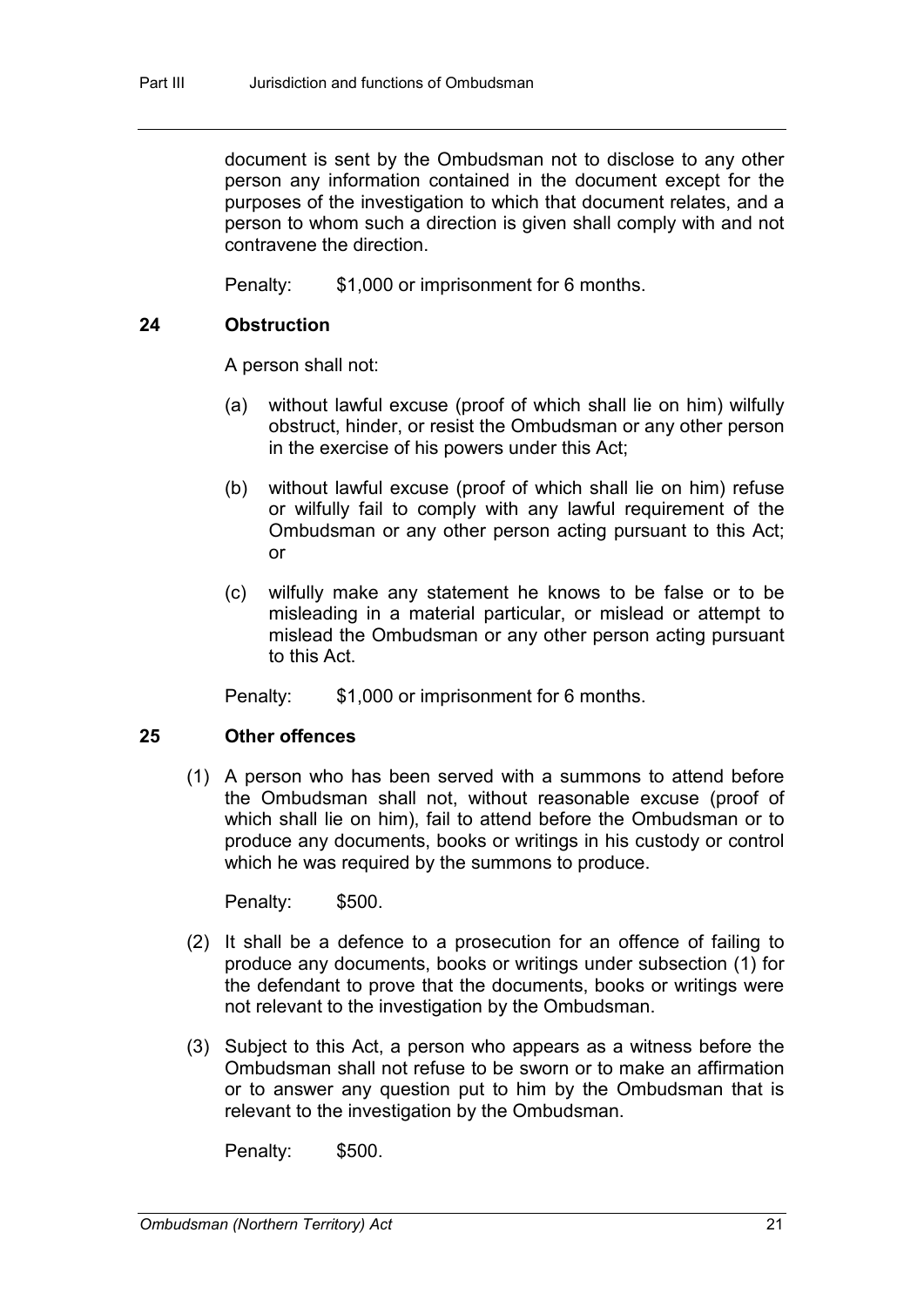- (4) Nothing in this section shall be construed as compelling a person to answer a question or to produce a document, book or writing that may incriminate him.
- (5) A person shall not knowingly give false testimony in evidence before the Ombudsman.

Penalty: \$2,000, or imprisonment for 12 months, or both.

#### **26 Procedure on completion of investigation**

- (1) This section applies where, as a result of an investigation by the Ombudsman under this Act (other than an investigation conducted pursuant to section 15), the Ombudsman is of the opinion that the administrative action to which the investigation relates:
	- (a) appears to have been taken contrary to law;
	- (b) was unreasonable, unjust, oppressive, or improperly discriminatory;
	- (c) was in accordance with a rule of law or a provision of any law in force in the Territory or a practice that is or may be unreasonable, unjust, oppressive, or improperly discriminatory;
	- (d) was taken in the exercise of a power or discretion, and was so taken for an improper purpose or on irrelevant grounds, or on the taking into account of irrelevant considerations;
	- (e) was a decision that was made in the exercise of a power or discretion and the reasons for the decision were not but should have been given;
	- (f) was based wholly or partly on a mistake of law or fact; or
	- (g) was wrong.
- (2) Where this section applies and the Ombudsman is of the further opinion:
	- (a) that the subject matter of the investigation should be referred to the appropriate department or authority for further consideration;
	- (b) that action could be, and should be, taken to rectify or mitigate or alter the effects of the administrative action to which the investigation relates;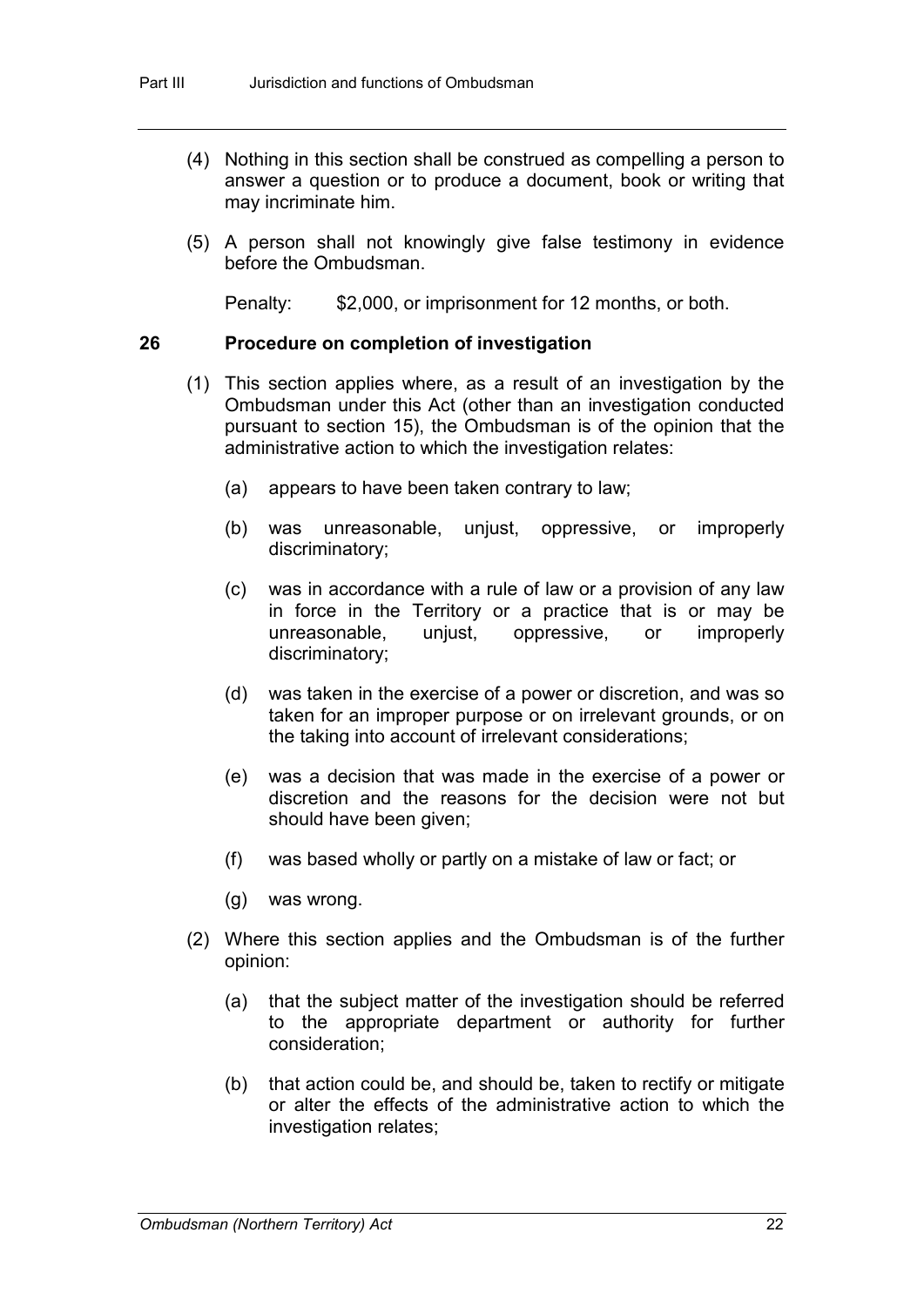- (c) that any practice in accordance with which the administrative action was taken should be varied;
- (d) that any law in accordance with which or on the basis of which the action was taken should be reconsidered;
- (e) that reasons should be given for the action; or
- (f) that any other steps should be taken,

he shall report his opinion and his reasons for that opinion to the principal officer of the appropriate department or authority, and may in addition make such recommendations as he thinks fit.

- (3) Where the Ombudsman makes any report or recommendations to the principal officer of a department or authority under subsection (2) he shall send a copy thereof to the responsible Minister, and, where relevant, to the presiding member of the local government council.
- (4) Where, under subsection (2), the Ombudsman makes recommendations to the principal officer of a department or authority he may request that officer to notify him within a specified time of the steps that have been taken or are proposed to be taken to give effect to any recommendations of the Ombudsman, or, if no such steps have been or are proposed to be taken, the reasons why no steps have been taken or are proposed to be taken.
- (5) Where it appears to the Ombudsman that no steps that seem to him appropriate have been taken within a reasonable time of his making any report or recommendations under subsection (2) he may, after considering the comments (if any) made by or on behalf of the principal officer to whom the report or recommendations were made, send:
	- (a) to the Minister; and
	- (b) where the report relates to a complaint concerning administrative action by the principal officer of a local government council, to the presiding member of the council,

a copy of the report and the recommendations together with a copy of any such comments.

(6) Where a copy of any report, recommendations or comments have been sent to the Minister under subsection (5), the Ombudsman may prepare and furnish to the Minister for presentation to the Legislative Assembly a report on such of the matters to which they relate as the Ombudsman thinks fit and the Minister shall cause the report to be laid before the Legislative Assembly within 3 sitting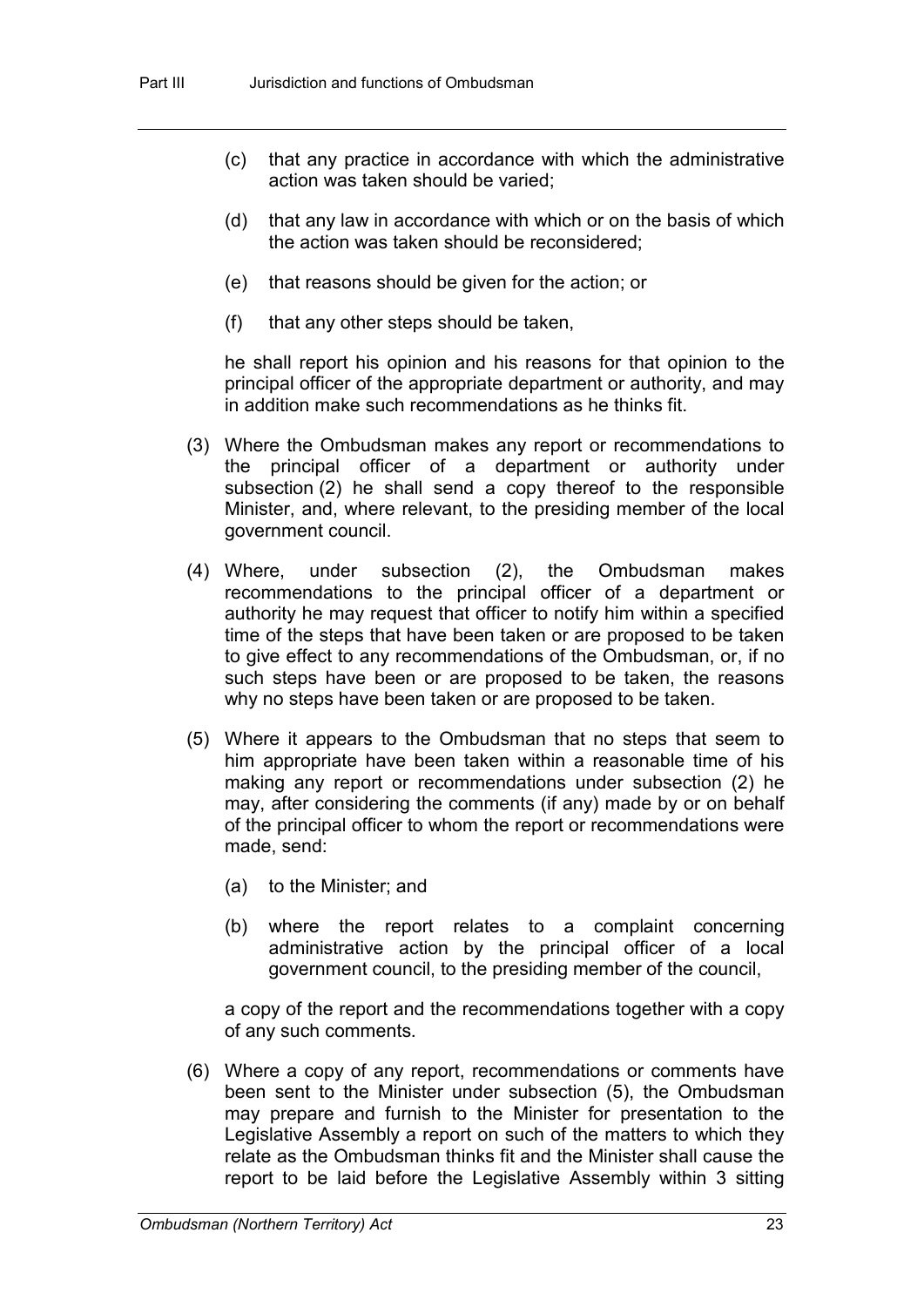days after its receipt by him.

(7) The Ombudsman shall not in any report under this Act make any comment adverse to any person unless he has taken steps which are, in his opinion, sufficient to ensure that the person has been given a reasonable opportunity of being heard in the matter and the person's defence (if any) is fairly set out in the report.

### **27 Complainant to be informed**

Where the Ombudsman conducts an investigation on a complaint made under this Act or referred to him by the Commissioner of Police pursuant to section 14(3), he shall inform the complainant in such manner and at such time as he thinks proper of the result of the investigation, and where the Ombudsman has made any recommendation under section 26(2) and it appears to him that steps which seem to him to be appropriate have not been taken within a reasonable time of the making of those recommendations,<br>the Ombudsman shall inform the complainant of the complainant of the recommendations, together with such comments as he thinks fit.

### **28 Annual and other reports**

- (1) Without limiting his right under any other provision of this Act to cause a report to be laid before the Legislative Assembly, the Ombudsman shall as soon as practicable after 30 June in each year prepare and furnish to the Minister for presentation to the Legislative Assembly a report on the exercise and performance of his functions and duties during the 12 months (or in the case of the first report, the lesser period) ending on that date.
- (2) Subject to this Act, the Ombudsman may if he thinks fit at any time prepare and furnish to the Minister for presentation to the Legislative Assembly a report on any matter arising in connection with the exercise or performance of his functions and duties under this Act.
- (3) Upon receipt of a report under this section the Minister shall cause it to be laid before the Legislative Assembly within 3 sitting days of the Assembly after its receipt by him.

### **29 Other reports on authority of Speaker**

The Speaker of the Legislative Assembly may authorize the Ombudsman to publish, in the public interest or in the interests of any department, authority or other organization, person or body of persons, reports relating generally to the exercise of his functions or to any particular case investigated by him, whether or not the matters to be dealt with in any such report have been the subject of a report laid before the Legislative Assembly under this Act.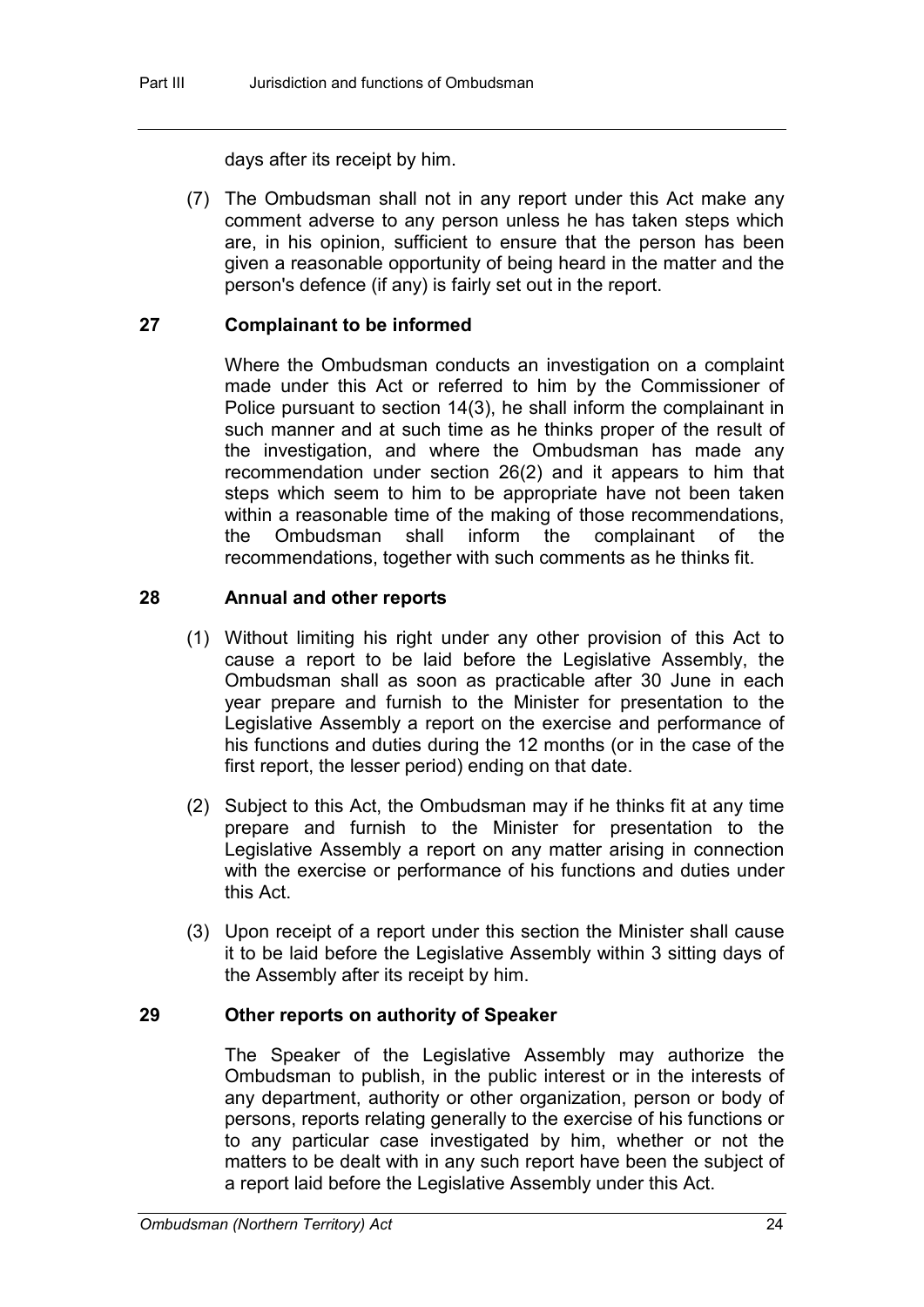### **Part IV Miscellaneous**

#### **30 Application to Supreme Court**

- (1) Where, in the course of an investigation under this Act, the question arises whether the Ombudsman has jurisdiction to conduct the investigation, the Ombudsman, the complainant or the person or body the subject of the investigation may make an application to a Judge for a determination of that question, and on the application the Judge may make such orders as he considers fit.
- (2) An application to which subsection (1) relates shall be made in accordance with any rules made by the Chief Judge prescribing the practice and procedure applicable to such an application, and pending the making of rules, a Judge may give such directions as to the practice and procedure applicable to an application as he thinks fit.
- (3) For the purposes of this section the principal officer of the department or authority affected by the investigation shall be deemed to be a person the subject of the investigation.

### **31 Protection of Ombudsman and staff**

- (1) The Ombudsman, an employee within the meaning of the *Public Sector Employment and Management Act*, a delegate of the Ombudsman or a person authorized by the Ombudsman is not liable, whether on the ground of want of jurisdiction or on any other ground, to any civil or criminal proceedings to which he would have been liable apart from this section in respect of any act done or purporting to be done under this or another Act, unless the act was done in bad faith.
- (2) No civil or criminal proceedings shall be brought against the Ombudsman, an employee within the meaning of the *Public Sector Employment and Management Act*, a delegate of the Ombudsman or a person authorized by the Ombudsman in respect of an act referred to in subsection (1) without the leave of the Supreme Court, and the Supreme Court shall not give leave under this section unless it is satisfied that there is substantial ground for the contention that the person to be proceeded against has acted in bad faith.
- (3) Notwithstanding anything in the foregoing provisions of this section no prerogative writ shall be issued nor any application for an order of review granted restricting the Ombudsman from carrying out, or compelling him to carry out any investigation, and no proceedings shall be brought against the Ombudsman whereby the issue of such a writ or the granting of such an order of review is sought.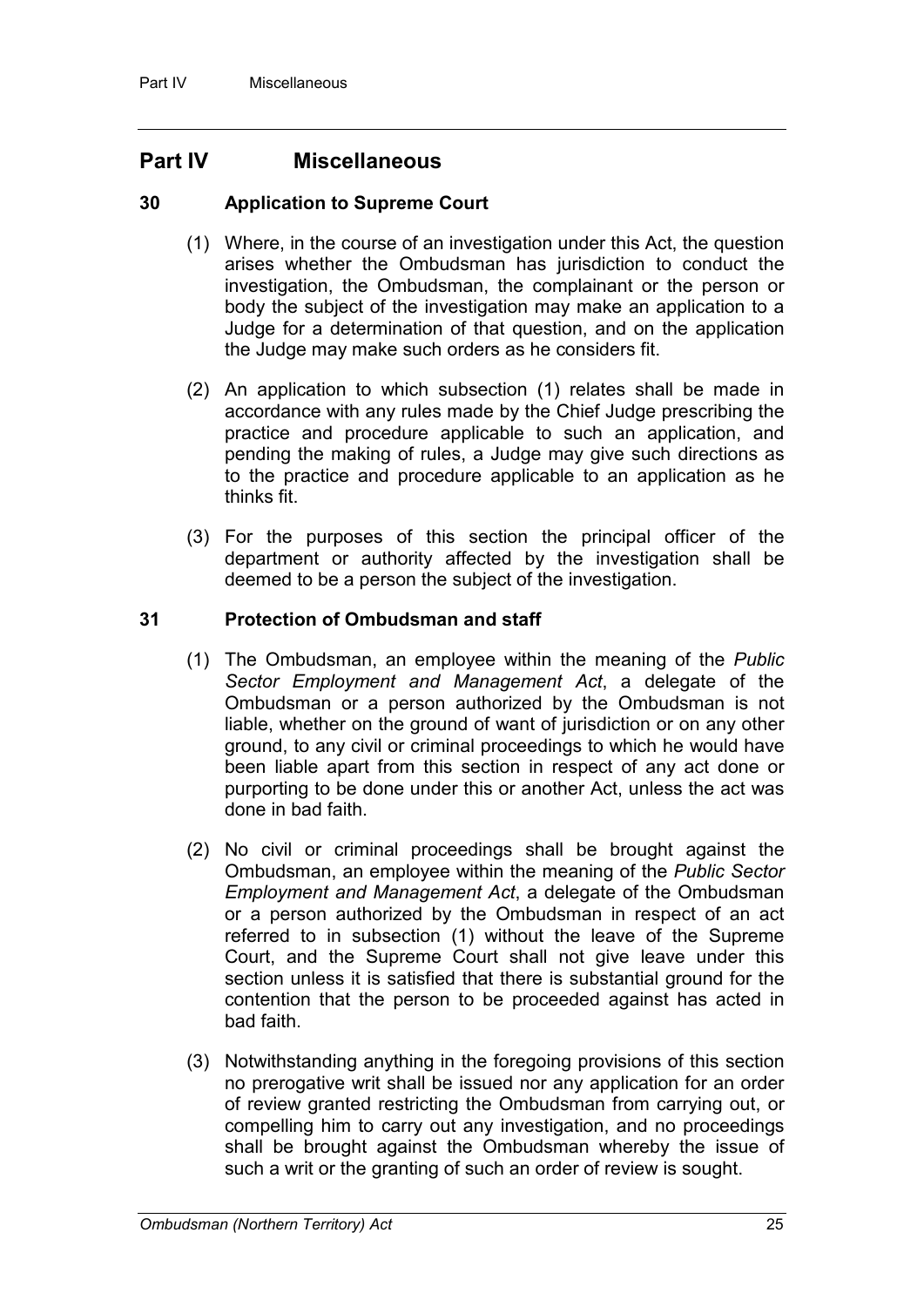(4) The Ombudsman, an employee within the meaning of the *Public Sector Employment and Management Act*, a delegate of the Ombudsman or a person authorized by the Ombudsman is not to be called to give evidence or produce any document in any court of law, or in any proceedings of a judicial nature, in respect of any matter coming to his knowledge in the exercise of his powers, functions and duties under this or another Act.

#### **32 Regulations**

The Administrator may make regulations not inconsistent with this Act, prescribing all matters which by this Act are required or permitted to be prescribed or which are necessary or convenient to be prescribed for carrying out or giving effect to this Act, and in particular providing for and in relation to:

- (a) the payment of allowances and expenses to any person appearing before the Ombudsman as a witness for his travelling and maintenance while absent from his usual place of residence; and
- (b) the exemption of the whole or any part of a department or authority, or an action or class of action of a department or authority from the application of this Act.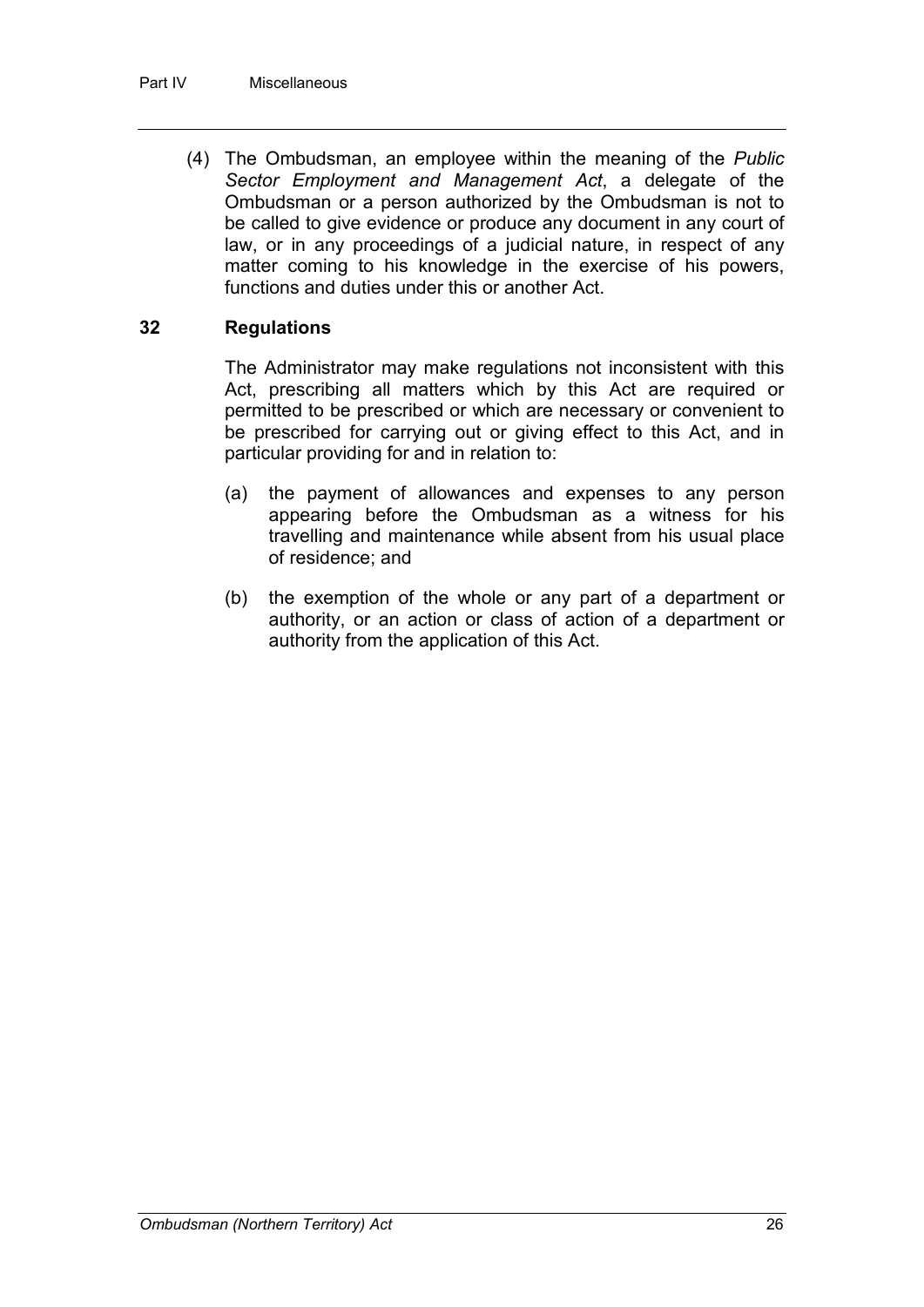#### **ENDNOTES**

**1 KEY**

Key to abbreviations

| $od = order$                        | amd $=$ amended       |
|-------------------------------------|-----------------------|
| $om = omitted$                      | $app = appendix$      |
| $pt = Part$                         | $bl = by-law$         |
| $r =$ regulation/rule               | $ch = Chapter$        |
| $rem = remainder$                   | $cl = clause$         |
| renum = renumbered                  | $div = Division$      |
| $rep = repeated$                    | exp = expires/expired |
| $s =$ section                       | $f = form$            |
| sch = Schedule                      | <b>Gaz = Gazette</b>  |
| sdiv = Subdivision                  | $h dg =$ heading      |
| <b>SL = Subordinate Legislation</b> | ins = inserted        |
| sub = substituted                   | It = $long$ title     |
|                                     | nc = not commenced    |
|                                     |                       |

#### **2 LIST OF LEGISLATION**

|             | Ombudsman (Northern Territory) Ordinance 1977 (Act No. 25, 1978) |
|-------------|------------------------------------------------------------------|
| Assent date | 14 June 1978                                                     |
| Commenced   | 1 July 1978 (Gaz 26B, 30 June 1978, p 2)                         |

*Ombudsman (Northern Territory) Ordinance* **1978 (Act No. 60, 1978)**

Assent date 1 July 1978<br>Commenced 1 July 1978 Commenced

*Ombudsman (Northern Territory) Amendment Act 1981* **(Act No 54, 1981)** Assent date 1 July 1981<br>Commenced 1 July 1981 1 July 1981

*Ombudsman (Northern Territory) Amendment Act 1983* **(Act No. 40, 1983)**

Assent date Commenced

| 3 October 1983 |  |
|----------------|--|
| 3 October 1983 |  |

# *Law Officers Amendment Act (No. 2) 1986* **(Act No. 48, 1986)**

Assent date 10 December 1986<br>Commenced 19 December 1986 19 December 1986

*Ombudsman (Northern Territory) Amendment Act 1988* **(Act No. 60, 1988)**  Assent date 15 December 1988<br>Commenced 15 December 1988 15 December 1988

#### **Amending Legislation**

*Statute Law Revisions Act (No. 2) 1993* **(Act No. 70, 1993)** 

| Assent date | 9 November 1993         |
|-------------|-------------------------|
| Commenced   | 9 November 1993 (s3(2)) |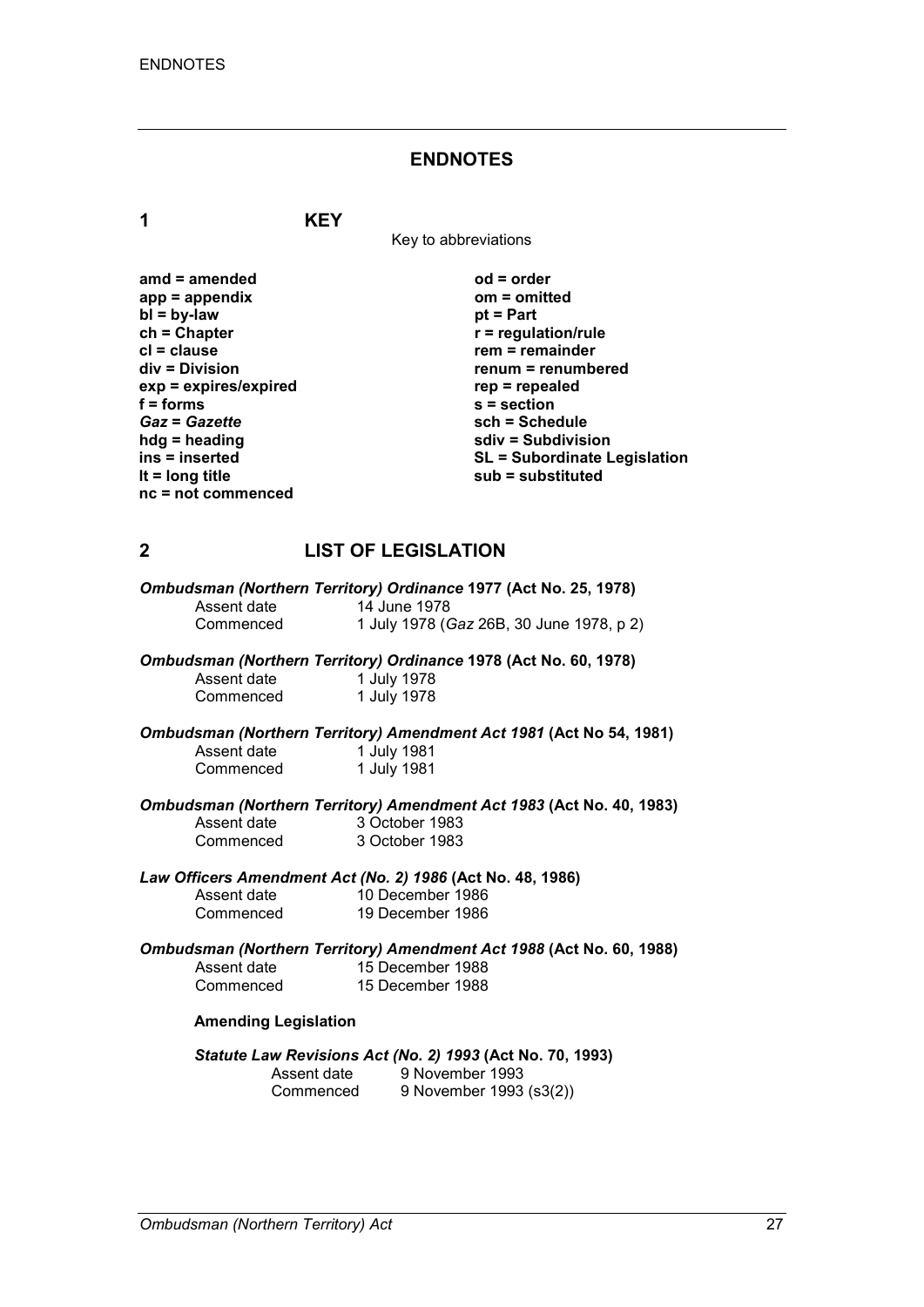| 1990)                                            | Director of Public Prosecutions (Consequential Amendments) Act 1990 (Act No. 29,                                                             |
|--------------------------------------------------|----------------------------------------------------------------------------------------------------------------------------------------------|
| Assent date<br>Commenced                         | 11 June 1990<br>21 January 1991 (s 2, s 2 Director of Public Prosecutions<br>Act 1990 (Act No. 35, 1990) and Gaz G2,16 January 1991,<br>p 9) |
| Statute Law Revision Act 1990 (Act No. 33, 1990) |                                                                                                                                              |
| Assent date<br>Commenced                         | 11 June 1990<br>11 June 1990                                                                                                                 |
| (Act No. 28, 1993)                               | <b>Public Sector Employment and Management (Consequential Amendments) Act 1993</b>                                                           |
| Assent date<br>Commenced                         | 30 June 1993<br>1 July 1993 (s 2, s 2 Public Sector Employment and<br>Management Act 1993 (Act No. 11, 1993) and Gaz S53,<br>29 June 1993    |
|                                                  | Local Government (Consequential Amendments) Act 1993 (Act No. 84, 1993)                                                                      |
| Assent date<br>Commenced                         | 31 December 1993<br>1 June 1994 (s 2, s 2 Local Government Act 1993 (Act<br>No. 83, 1993) and Gaz S28, 18 April 1994)                        |
| Assent date                                      | Ombudsman (Northern Territory) Amendment Act 1995 (Act No. 22, 1995)<br>26 June 1995                                                         |
| Commenced                                        | 23 August 1995 (Gaz G34, 23 August 1995, p 3)                                                                                                |
| Statute Law Revision Act 1996 (Act No. 42, 1996) |                                                                                                                                              |
| Assent date<br>Commenced                         | 17 September 1996<br>17 September 1996                                                                                                       |
|                                                  | Ombudsman (Northern Territory) Amendment Act 1996 (Act No. 59, 1996)                                                                         |
| Assent date<br>Commenced                         | 16 December 1996<br>16 December 1996                                                                                                         |
| Statute Law Revision Act 1997 (Act No. 17, 1997) |                                                                                                                                              |
| Assent date<br>Commenced                         | 11 April 1997<br>1 May 1997 (Gaz G17, 30 April 1997, p 2)                                                                                    |
|                                                  | Planning (Consequential Amendments) Act 1999 (Act No. 56, 1999)                                                                              |
| Assent date<br>Commenced                         | 14 December 1999<br>12 April 2000 (s 2, s 2 Planning Act 1999 (Act No. 55, 1999)<br>and Gaz S15, 12 April 1999)                              |
|                                                  | Statute Law Revision Act (No. 2) 2002 (Act No. 59, 2002)                                                                                     |
| Assent date<br>Commenced                         | 7 November 2002<br>7 November 2002                                                                                                           |
|                                                  | Ombudsman (Northern Territory) Amendment Act 2002 (Act No. 63, 2002)                                                                         |
| Assent date<br>Commenced                         | 8 November 2002<br>1 July 2003 (s 2 and s 2(2) Information Act 2002)                                                                         |
|                                                  | Electoral (Consequential Amendments) Act 2004 (Act No. 12, 2004)                                                                             |
| Assent date<br>Commenced                         | 1 March 2004<br>15 March 2004 (s 2, s 2 Electoral Act 2004 (Act No. 11, 2004)<br>and Gaz S6, 15 March 2004)                                  |